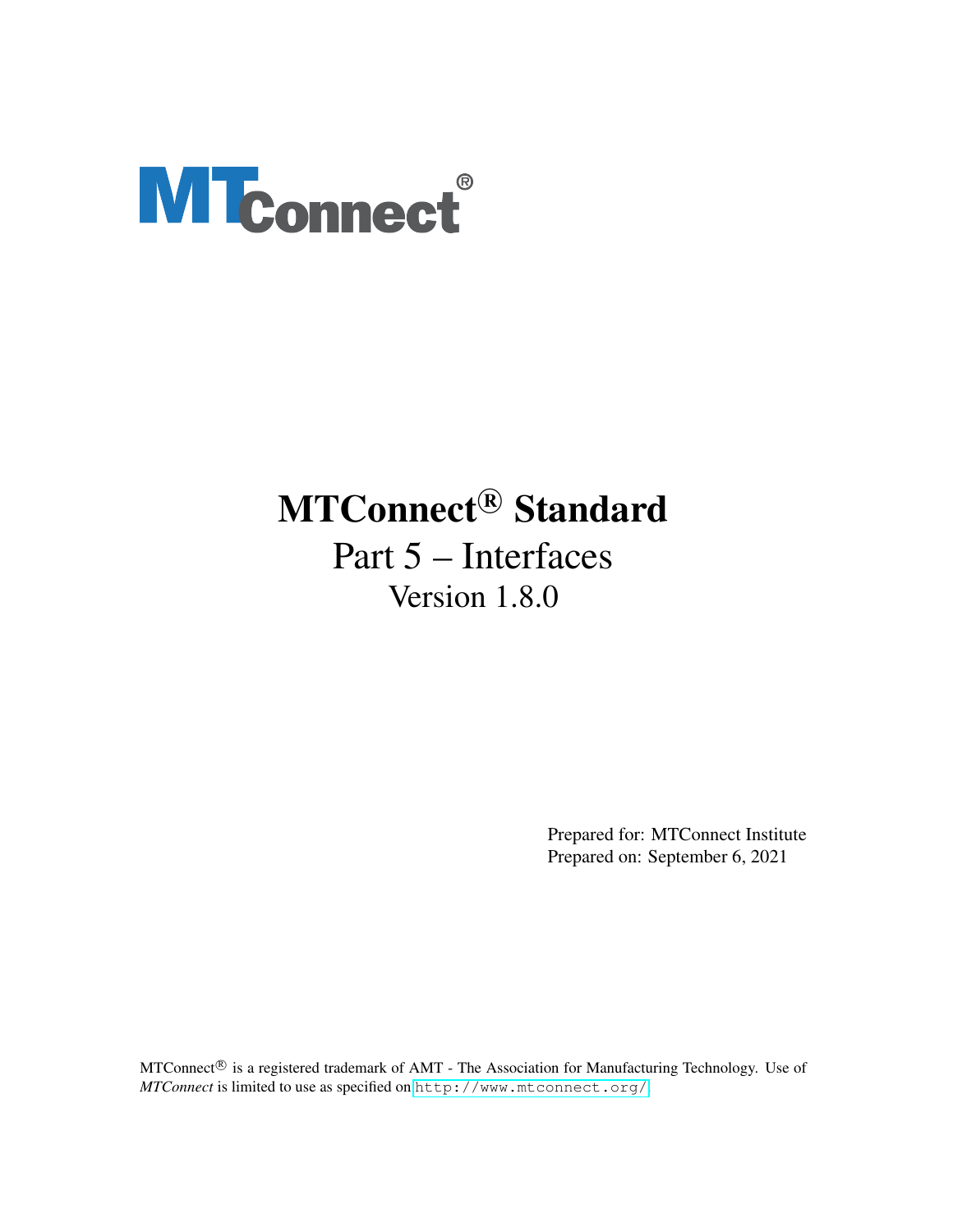## MTConnect Specification and Materials

[The Association for Manufacturing Technology \(AMT\)](#page-11-0) owns the copyright in this *MT-Connect* Specification or Material. [AMT](#page-11-0) grants to you a non-exclusive, non-transferable, revocable, non-sublicensable, fully-paid-up copyright license to reproduce, copy and redistribute this *MTConnect* Specification or Material, provided that you may only copy or redistribute the *MTConnect* Specification or Material in the form in which you received it, without modifications, and with all copyright notices and other notices and disclaimers contained in the *MTConnect* Specification or Material.

If you intend to adopt or implement an *MTConnect* Specification or Material in a product, whether hardware, software or firmware, which complies with an *MTConnect* Specification, you shall agree to the *MTConnect* Specification Implementer License Agreement ("Implementer License") or to the *MTConnect* Intellectual Property Policy and Agreement ("IP Policy"). The Implementer License and IP Policy each sets forth the license terms and other terms of use for *MTConnect* Implementers to adopt or implement the *MTConnect* Specifications, including certain license rights covering necessary patent claims for that purpose. These materials can be found at <www.MTConnect.org>, or or by contacting <mailto:info@MTConnect.org>.

*MTConnect* Institute and [AMT](#page-11-0) have no responsibility to identify patents, patent claims or patent applications which may relate to or be required to implement a Specification, or to determine the legal validity or scope of any such patent claims brought to their attention. Each *MTConnect* Implementer is responsible for securing its own licenses or rights to any patent or other intellectual property rights that may be necessary for such use, and neither [AMT](#page-11-0) nor *MTConnect* Institute have any obligation to secure any such rights.

This Material and all *MTConnect* Specifications and Materials are provided "as is" and *MTConnect* Institute and [AMT,](#page-11-0) and each of their respective members, officers, affiliates, sponsors and agents, make no representation or warranty of any kind relating to these materials or to any implementation of the *MTConnect* Specifications or Materials in any product, including, without limitation, any expressed or implied warranty of noninfringement, merchantability, or fitness for particular purpose, or of the accuracy, reliability, or completeness of information contained herein. In no event shall *MTConnect* Institute or [AMT](#page-11-0) be liable to any user or implementer of *MTConnect* Specifications or Materials for the cost of procuring substitute goods or services, lost profits, loss of use, loss of data or any incidental, consequential, indirect, special or punitive damages or other direct damages, whether under contract, tort, warranty or otherwise, arising in any way out of access, use or inability to use the *MTConnect* Specification or other *MTConnect* Materials, whether or not they had advance notice of the possibility of such damage.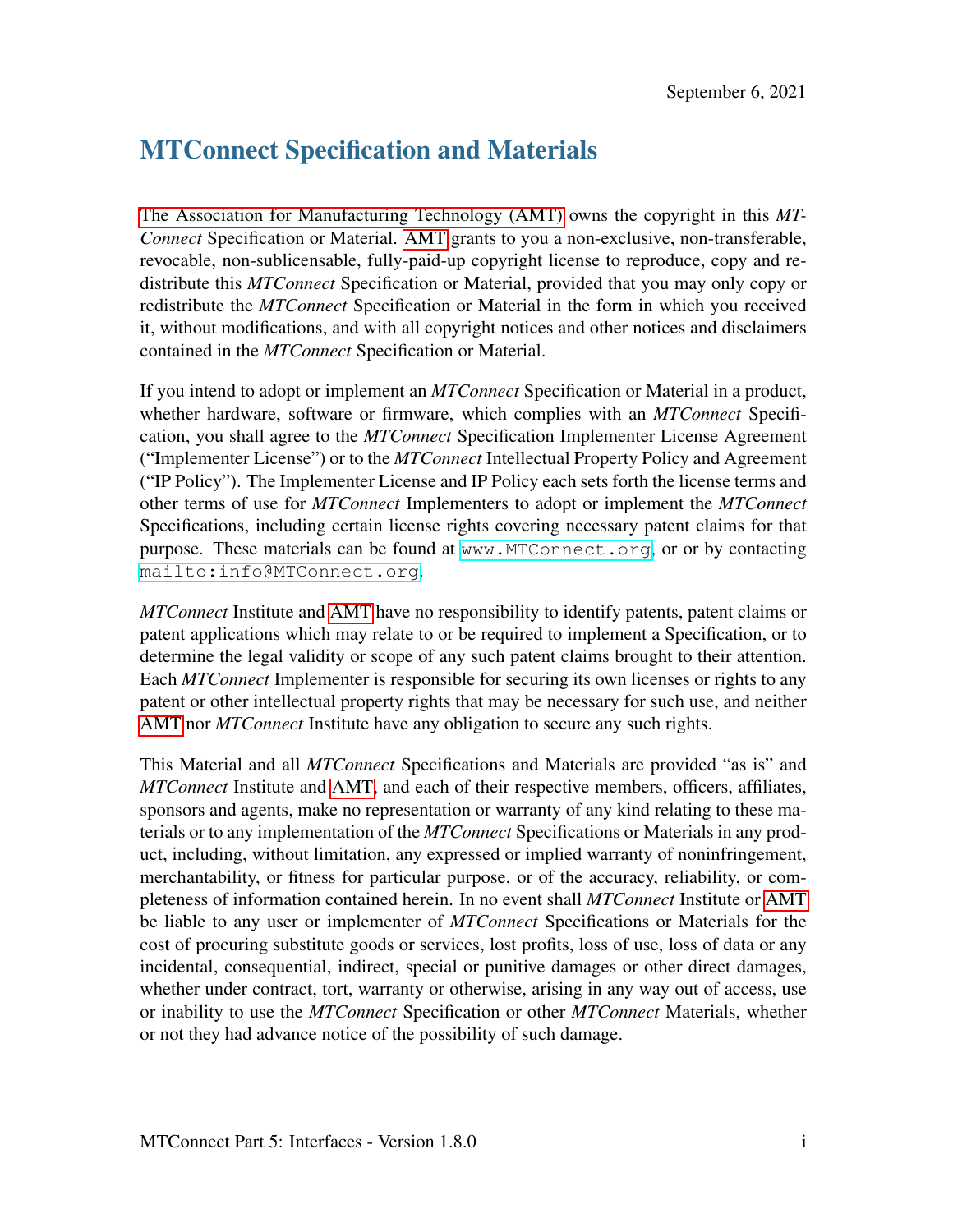## Table of Contents

| 1                       |                   | <b>Purpose of This Document</b> |                            |                                                              | $\boldsymbol{2}$              |
|-------------------------|-------------------|---------------------------------|----------------------------|--------------------------------------------------------------|-------------------------------|
| $\boldsymbol{2}$        | 2.1<br>2.2<br>2.3 |                                 |                            | <b>Terminology and Conventions</b>                           | 3<br>3<br>$\overline{7}$<br>7 |
| $\mathbf{3}$            |                   |                                 | <b>Interfaces Overview</b> |                                                              | 8                             |
|                         | 3.1               |                                 |                            |                                                              | 8                             |
|                         | 3.2               |                                 |                            | Request and Response Information Exchange                    | 10                            |
| $\overline{\mathbf{4}}$ |                   |                                 |                            | <b>Interfaces for Devices and Streams Information Models</b> | 13                            |
|                         | 4.1               |                                 |                            |                                                              | 14                            |
|                         | 4.2               |                                 |                            |                                                              | 14                            |
|                         |                   | 4.2.1                           |                            | XML Schema Structure for Interface                           | 14                            |
|                         |                   | 4.2.2                           |                            |                                                              | 16                            |
|                         |                   | 4.2.3                           |                            |                                                              | 18                            |
|                         |                   |                                 | 4.2.3.1                    | References for Interface                                     | 18                            |
|                         |                   | 4.2.4                           |                            |                                                              | 19                            |
|                         |                   |                                 | 4.2.4.1                    | INTERFACE_STATE for Interface                                | 19                            |
|                         |                   |                                 | 4.2.4.2                    | Specific Data Items for the Interaction Model for Interface  | 20                            |
|                         |                   |                                 | 4.2.4.3                    | Event States for Interfaces                                  | 22                            |
| 5                       |                   |                                 |                            | <b>Operation and Error Recovery</b>                          | 27                            |
|                         | 5.1               |                                 |                            | Request/Response Failure Handling and Recovery               | 27                            |
|                         | <b>Appendices</b> |                                 |                            |                                                              | 35                            |
|                         | A                 |                                 |                            |                                                              | 35                            |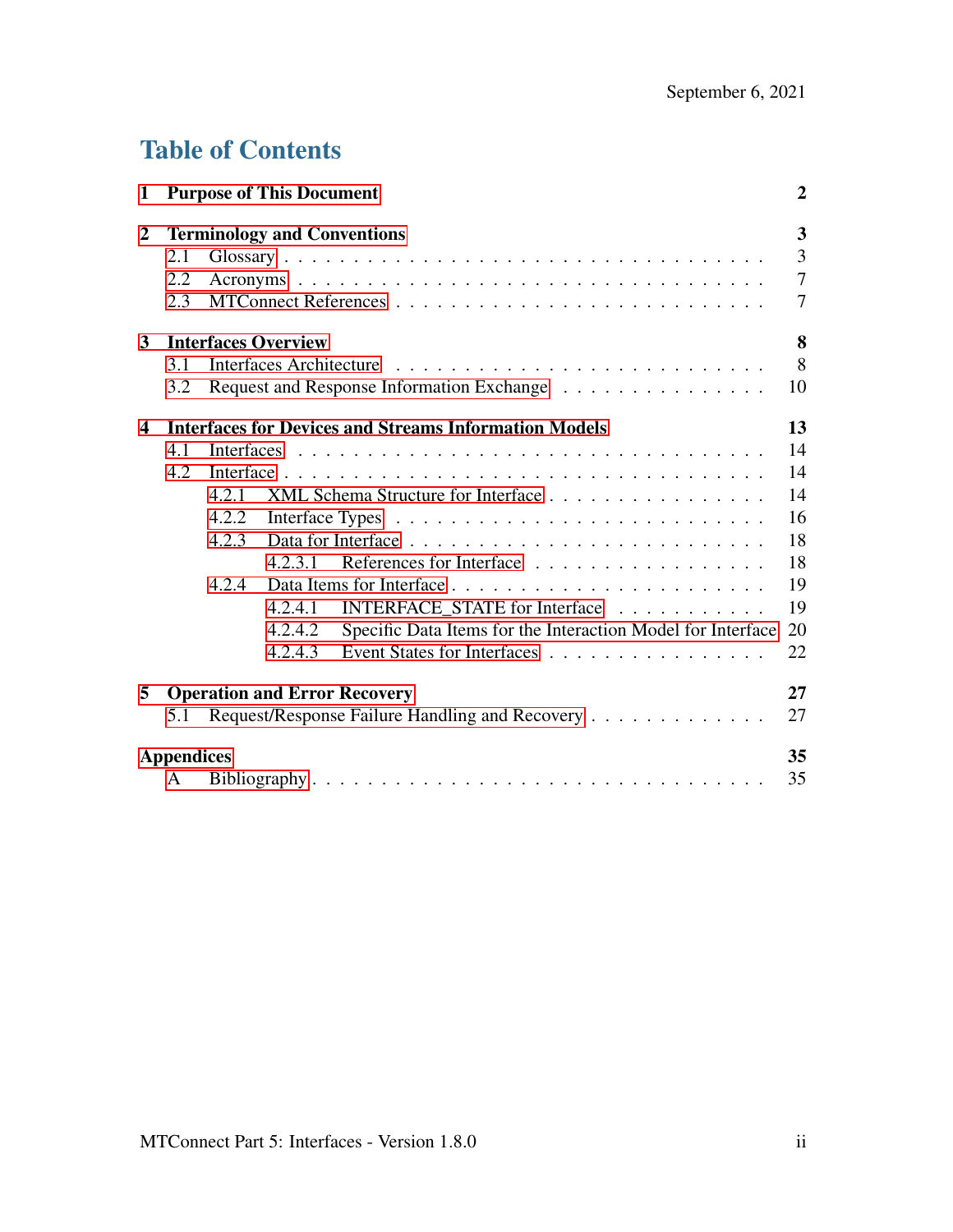## Table of Figures

|                                                           | 9  |
|-----------------------------------------------------------|----|
|                                                           | 11 |
|                                                           | 13 |
|                                                           | 15 |
|                                                           | 23 |
|                                                           | 26 |
|                                                           | 27 |
|                                                           | 28 |
| Figure 9: Responder Fails While Providing a Service       | 29 |
| Figure 10: Requester Fails During a Service Request       | 30 |
| <b>Figure 11: Requester Makes Unexpected State Change</b> | 31 |
| Figure 12: Responder Makes Unexpected State Change        | 32 |
| Figure 13: Requester/Responder Communication Failures     | 33 |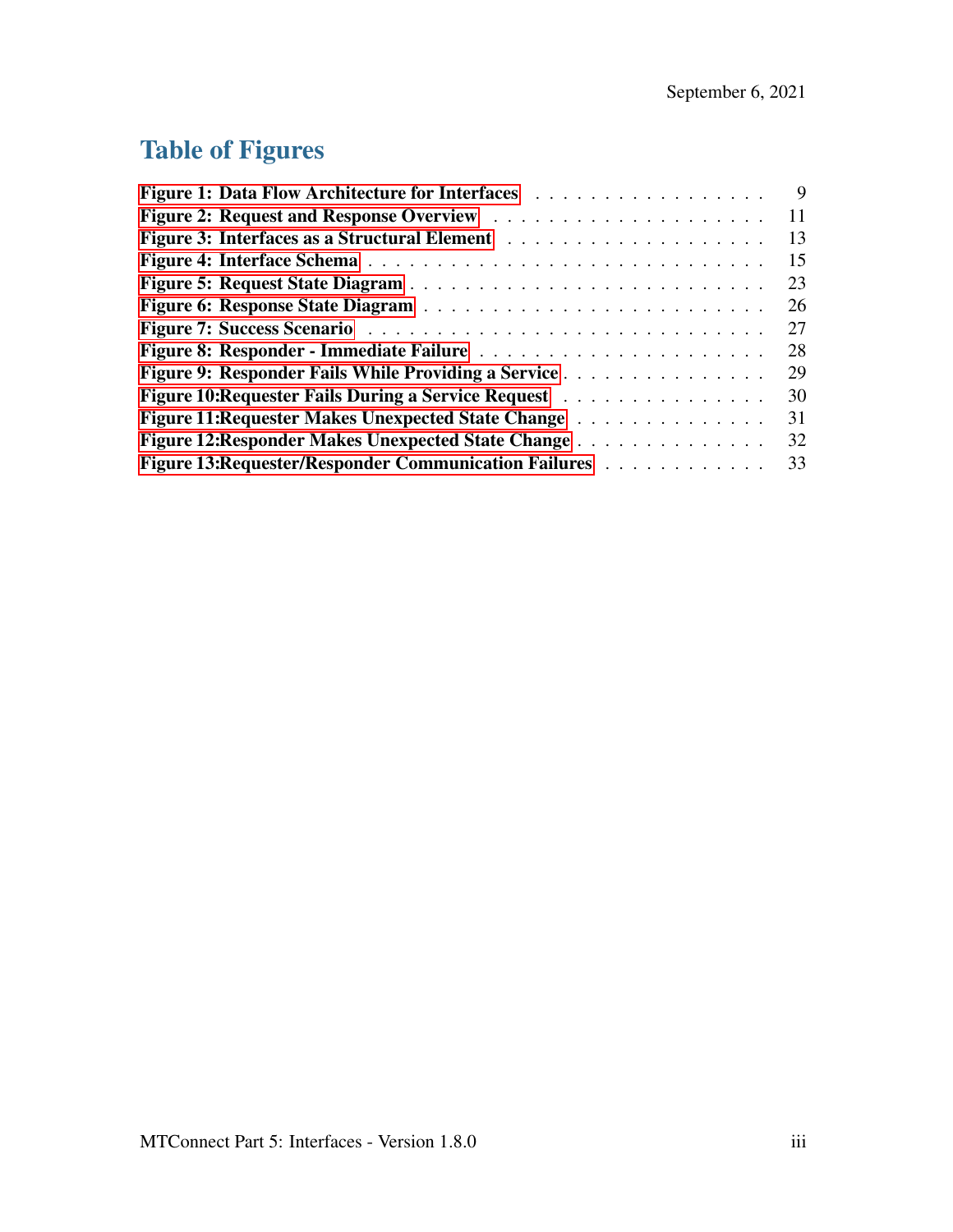## List of Tables

<span id="page-4-0"></span>

| Table 1: Sequence of interaction between pieces of equipment 11 |  |
|-----------------------------------------------------------------|--|
|                                                                 |  |
|                                                                 |  |
|                                                                 |  |
|                                                                 |  |
|                                                                 |  |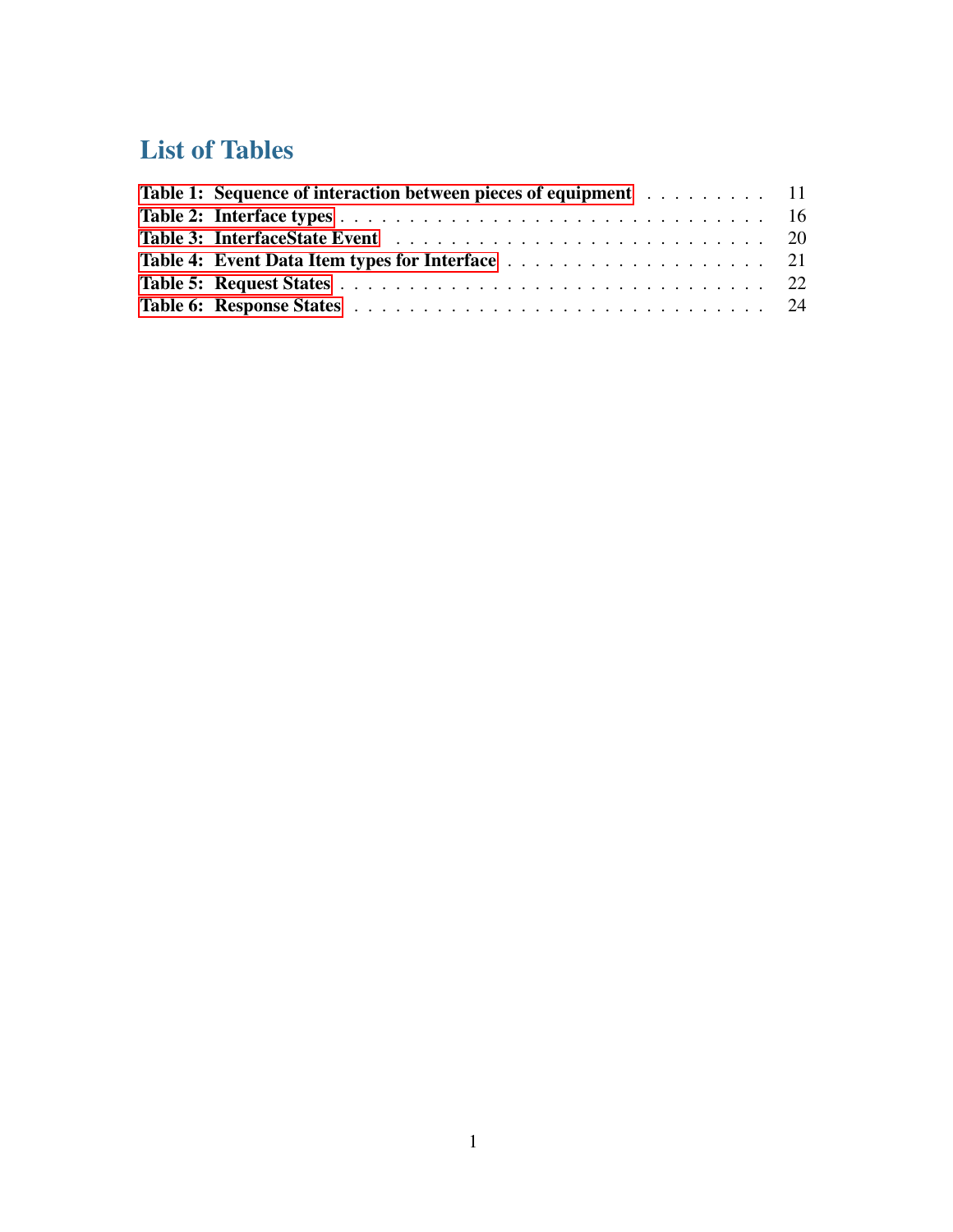## 1 Purpose of This Document

2 This document, MTConnect Standard: Part 5.0 - Interfaces of the MTConnect® Standard,

defines a structured data model used to organize information required to coordinate inter-

operations between pieces of equipment.

This data model is based on an *[Interaction Model](#page-8-0)* that defines the exchange of information

between pieces of equipment and is organized in the MTConnect Standard as the XML

element Interfaces.

*[Interfaces](#page-8-1)* is modeled as an extension to the MTConnectDevices and MTConnect- Streams XML documents. Interfaces leverages similar rules and terminology as those used to describe a component in the MTConnectDevices XML document. In- terfaces also uses similar methods for reporting data to those used in the MTCon-nectStreams XML document.

 As defined in *MTConnect Standard: Part 2.0 - Devices Information Model*, Interfaces is modeled as a *[Top Level](#page-11-4)* component in the MTConnectDevices document (see *Fig- ure [3](#page-17-1)* ). Each individual Interface XML element is modeled as a *[Lower Level](#page-8-2)* com- ponent of Interfaces. The data associated with each *[Interface](#page-8-1)* is modeled within each *[Lower Level](#page-8-2)* component.

<span id="page-5-0"></span> Note: See *MTConnect Standard: Part 2.0 - Devices Information Model* and *MT- Connect Standard: Part 3.0 - Streams Information Model* of the MTConnect Standard for information on how *[Interfaces](#page-8-1)* is structured in the XML docu- ments which are returned from an *[Agent](#page-6-1)* in response to a probe, sample, or current request.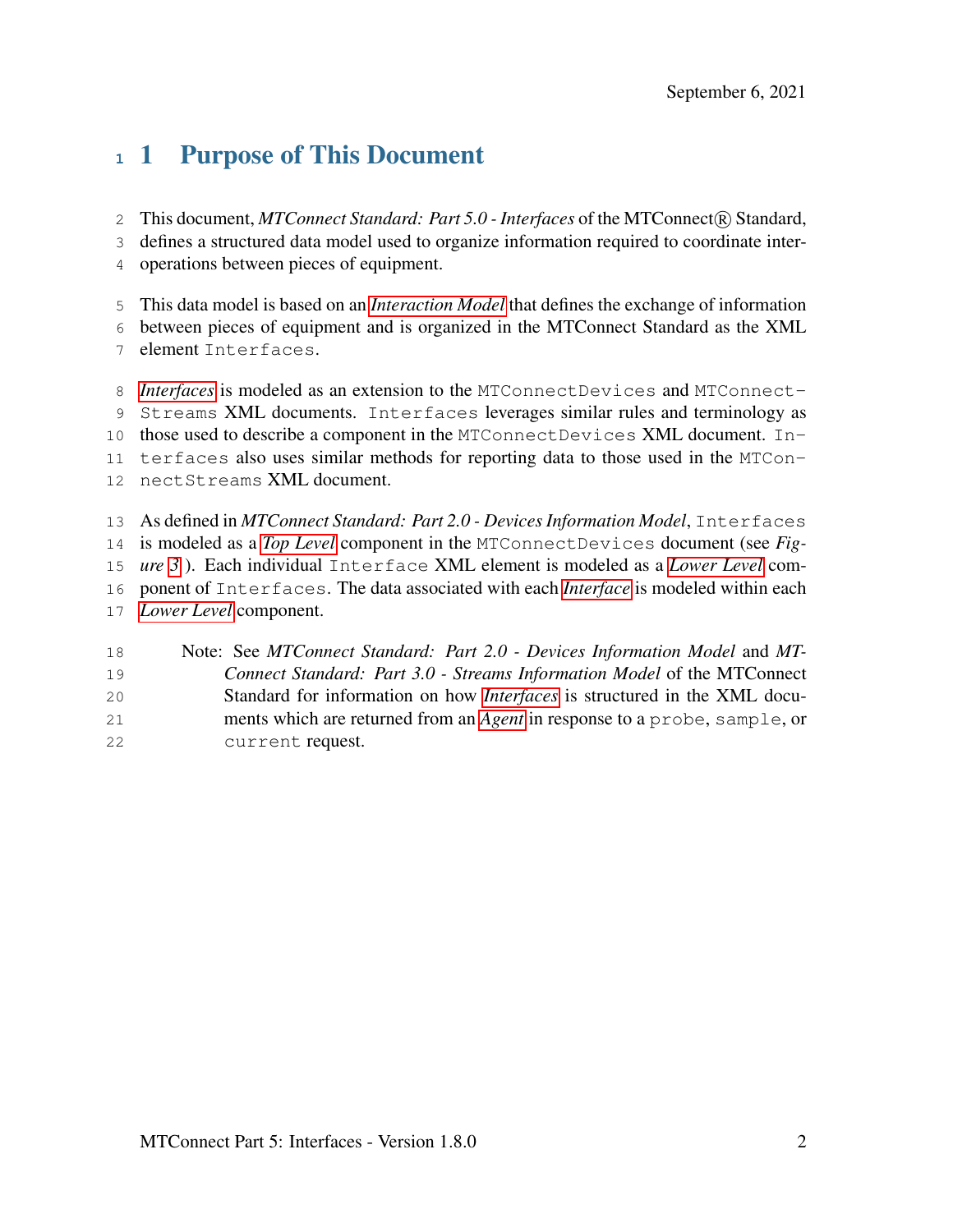## 2 Terminology and Conventions

Refer to Section 2 of *MTConnect Standard Part 1.0 - Overview and Fundamentals* for a

<span id="page-6-0"></span> dictionary of terms, reserved language, and document conventions used in the MTConnect Standard.

#### 2.1 Glossary

<span id="page-6-2"></span>CDATA

<span id="page-6-4"></span><span id="page-6-3"></span><span id="page-6-1"></span>

| 29 | General meaning:                                                                         |  |  |  |
|----|------------------------------------------------------------------------------------------|--|--|--|
| 30 | An abbreviation for Character Data.                                                      |  |  |  |
| 31 | CDATA is used to describe a value (text or data) published as part of an XML ele-        |  |  |  |
| 32 | ment.                                                                                    |  |  |  |
| 33 | For example, "This is some text" is the CDATA in the XML element:                        |  |  |  |
| 34 | <message>This is some text</message>                                                     |  |  |  |
| 35 | Appears in the documents in the following form: CDATA                                    |  |  |  |
| 36 | <b>XML</b>                                                                               |  |  |  |
| 37 | Stands for eXtensible Markup Language.                                                   |  |  |  |
| 38 | XML defines a set of rules for encoding documents that both a human-readable and         |  |  |  |
| 39 | machine-readable.                                                                        |  |  |  |
| 40 | XML is the language used for all code examples in the MTConnect Standard.                |  |  |  |
| 41 | Refer to http://www.w3.org/XML for more information about XML.                           |  |  |  |
| 42 | <b>Agent</b>                                                                             |  |  |  |
| 43 | Refers to an MTConnect Agent.                                                            |  |  |  |
| 44 | Software that collects data published from one or more piece(s) of equipment, orga-      |  |  |  |
| 45 | nizes that data in a structured manner, and responds to requests for data from client    |  |  |  |
| 46 | software systems by providing a structured response in the form of a Response Doc-       |  |  |  |
| 47 | ument that is constructed using the <i>semantic data models</i> defined in the Standard. |  |  |  |
| 48 | Appears in the documents in the following form: Agent.                                   |  |  |  |
| 49 | <b>Child Element</b>                                                                     |  |  |  |
| 50 | A portion of a data modeling structure that illustrates the relationship between an      |  |  |  |
| 51 | element and the higher-level Parent Element within which it is contained.                |  |  |  |
| 52 | Appears in the documents in the following form: Child Element.                           |  |  |  |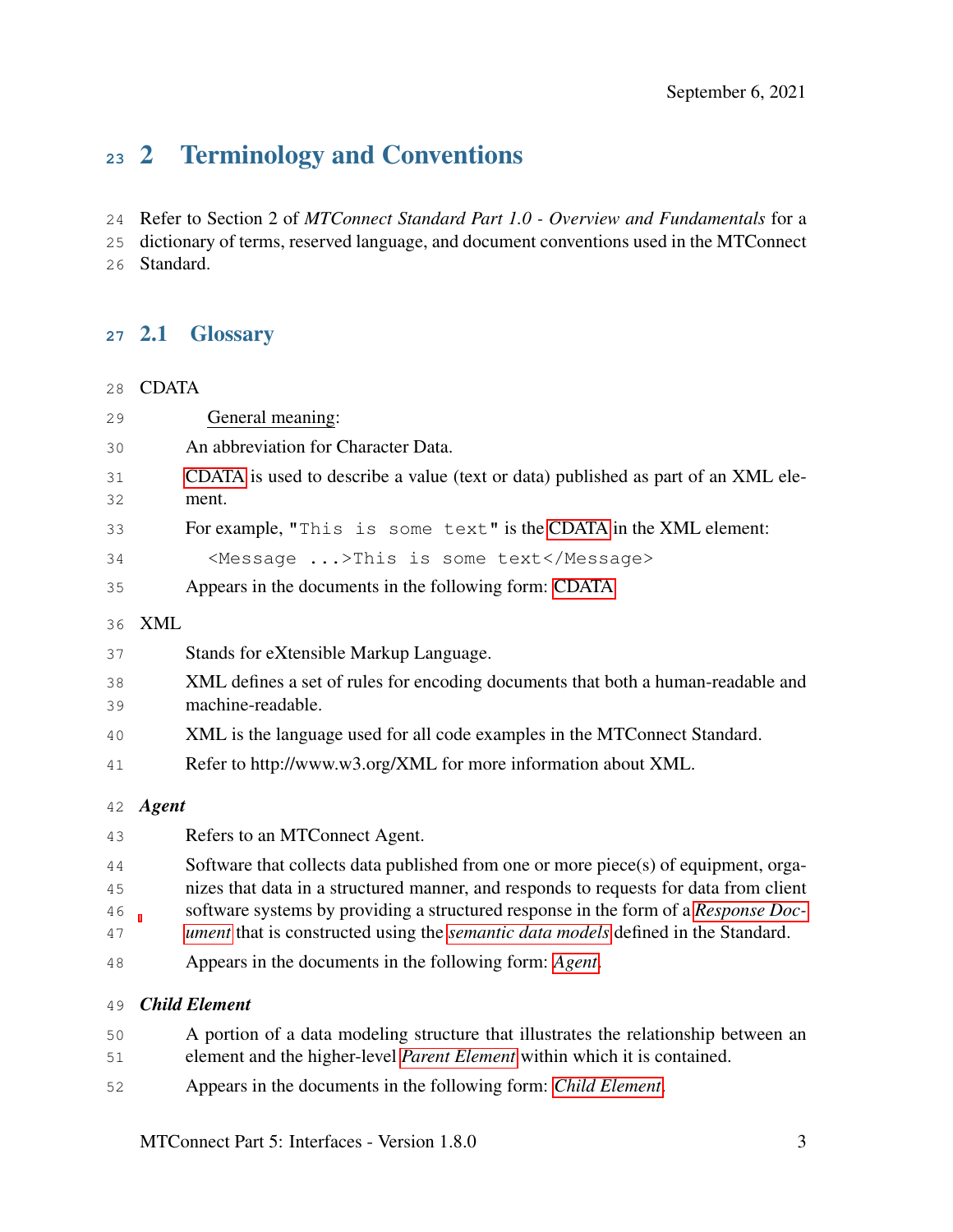#### <span id="page-7-0"></span>*Component*

| 54       | General meaning:                                                                                              |
|----------|---------------------------------------------------------------------------------------------------------------|
| 55<br>56 | A <i>Structural Element</i> that represents a physical or logical part or subpart of a piece<br>of equipment. |
|          |                                                                                                               |
| 57       | Appears in the documents in the following form: <i>Component</i> .                                            |
| 58       | Used in <i>Information Models</i> :                                                                           |
| 59       | A data modeling element used to organize the data being retrieved from a piece of                             |
| 60       | equipment.                                                                                                    |
| 61<br>62 | • When used as an XML container to organize <i>Lower Level</i> Component ele-<br>ments.                       |
| 63       | Appears in the documents in the following form: Components.                                                   |
| 64       | • When used as an abstract XML element. Component is replaced in a data                                       |
| 65       | model by a type of <i>Component</i> element. Component is also an XML con-                                    |
| 66       | tainer used to organize <i>Lower Level</i> Component elements, <i>Data Entities</i> , or                      |
| 67       | both.                                                                                                         |
| 68       | Appears in the documents in the following form: Component.                                                    |
| 69       | <b>Controlled Vocabulary</b>                                                                                  |
| 70       | A restricted set of values that may be published as the <i>Valid Data Value</i> for a <i>Data</i>             |

- <span id="page-7-2"></span>*[Entity](#page-7-1)*.
- Appears in the documents in the following form: *[Controlled Vocabulary](#page-7-2)*.

#### <span id="page-7-3"></span>*Current Request*

 A *[Current Request](#page-7-3)* is a *[Request](#page-9-1)* to an *[Agent](#page-6-1)* to produce an *[MTConnectStreams Re-](#page-9-2) [sponse Document](#page-9-2)* containing the *[Observations Information Model](#page-9-3)* for a snapshot of the latest *[observations](#page-9-4)* at the moment of the *[Request](#page-9-1)* or at a given *[sequence number](#page-10-3)*.

#### <span id="page-7-1"></span>*Data Entity*

- A primary data modeling element that represents all elements that either describe data items that may be reported by an *[Agent](#page-6-1)* or the data items that contain the actual data published by an *[Agent](#page-6-1)*.
- Appears in the documents in the following form: *[Data Entity](#page-7-1)*.

#### <span id="page-7-4"></span>*Devices Information Model*

- 83 A set of rules and terms that describes the physical and logical configuration for a piece of equipment and the data that may be reported by that equipment.
- Appears in the documents in the following form: *[Devices Information Model](#page-7-4)*.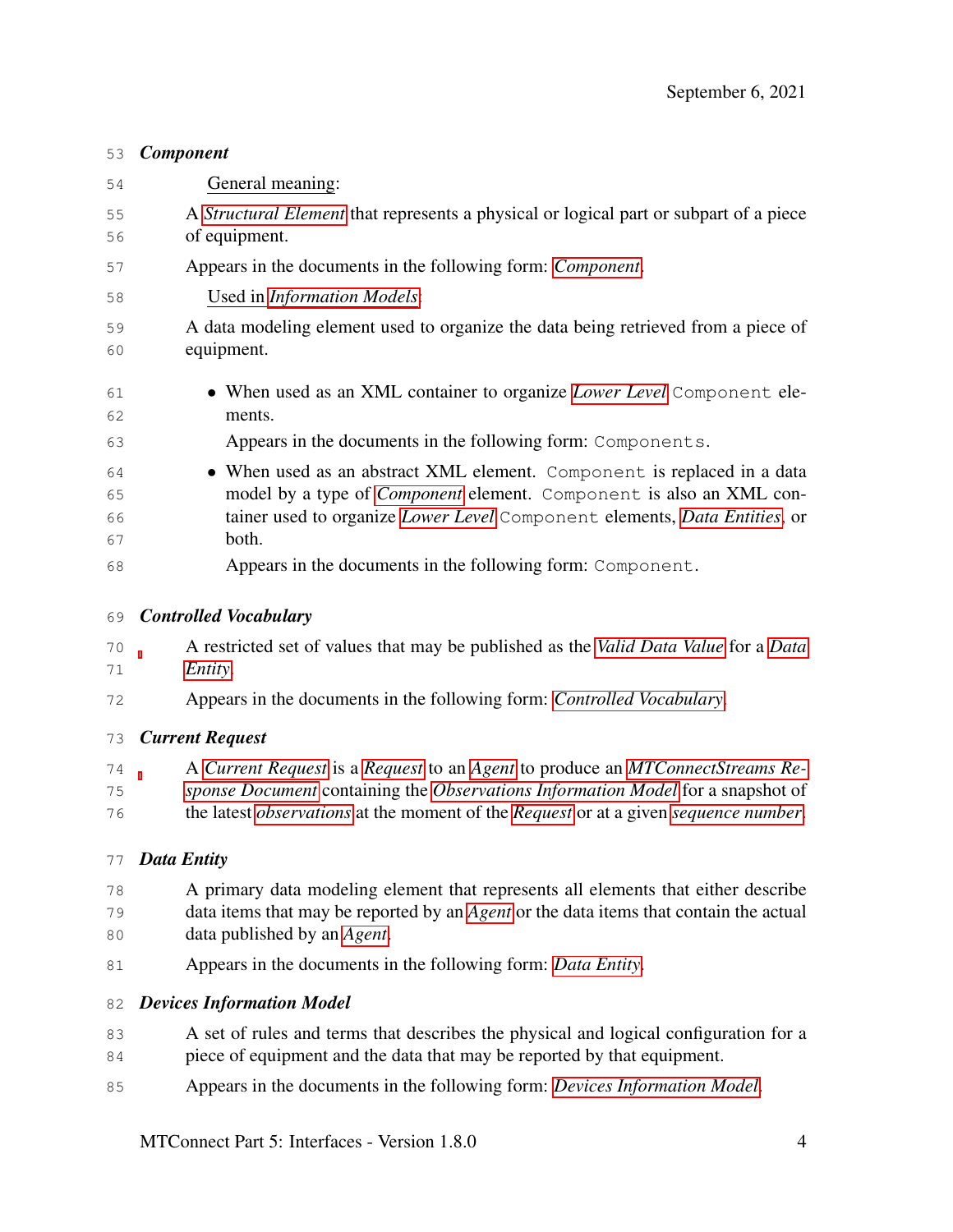#### <span id="page-8-4"></span>*Element Name*

- A descriptive identifier contained in both the start-tag and end-tag of an XML element that provides the name of the element.
- Appears in the documents in the following form: element name.
- Used to describe the name for a specific XML element:
- Reference to the name provided in the start-tag, end-tag, or empty-element 92 tag for an XML element.
- Appears in the documents in the following form: *[Element Name](#page-8-4)*.
- <span id="page-8-6"></span>*Equipment Metadata*
- See *[Metadata](#page-8-5)*

#### <span id="page-8-3"></span>*Information Model*

- The rules, relationships, and terminology that are used to define how information is structured.
- For example, an information model is used to define the structure for each *MTCon-*
- *nect Response Document*; the definition of each piece of information within those documents and the relationship between pieces of information.
- Appears in the documents in the following form: *[Information Model](#page-8-3)*.

#### <span id="page-8-0"></span>*Interaction Model*

- Defines how information is exchanged across an *[Interface](#page-8-1)* between independent sys-tems.
- <span id="page-8-1"></span>*Interface*
- The means by which communication is achieved between independent systems.

#### <span id="page-8-2"></span>*Lower Level*

A nested element that is below a higher level element.

#### <span id="page-8-5"></span>*Metadata*

- Data that provides information about other data.
- For example, *[Equipment Metadata](#page-8-6)* defines both the *[Structural Elements](#page-10-2)* that rep-
- resent the physical and logical parts and sub-parts of each piece of equipment, the
- relationships between those parts and sub-parts, and the definitions of the *[Data En-](#page-7-1)*
- *[tities](#page-7-1)* associated with that piece of equipment.
- Appears in the documents in the following form: *[Metadata](#page-8-5)* or *[Equipment Metadata](#page-8-6)*.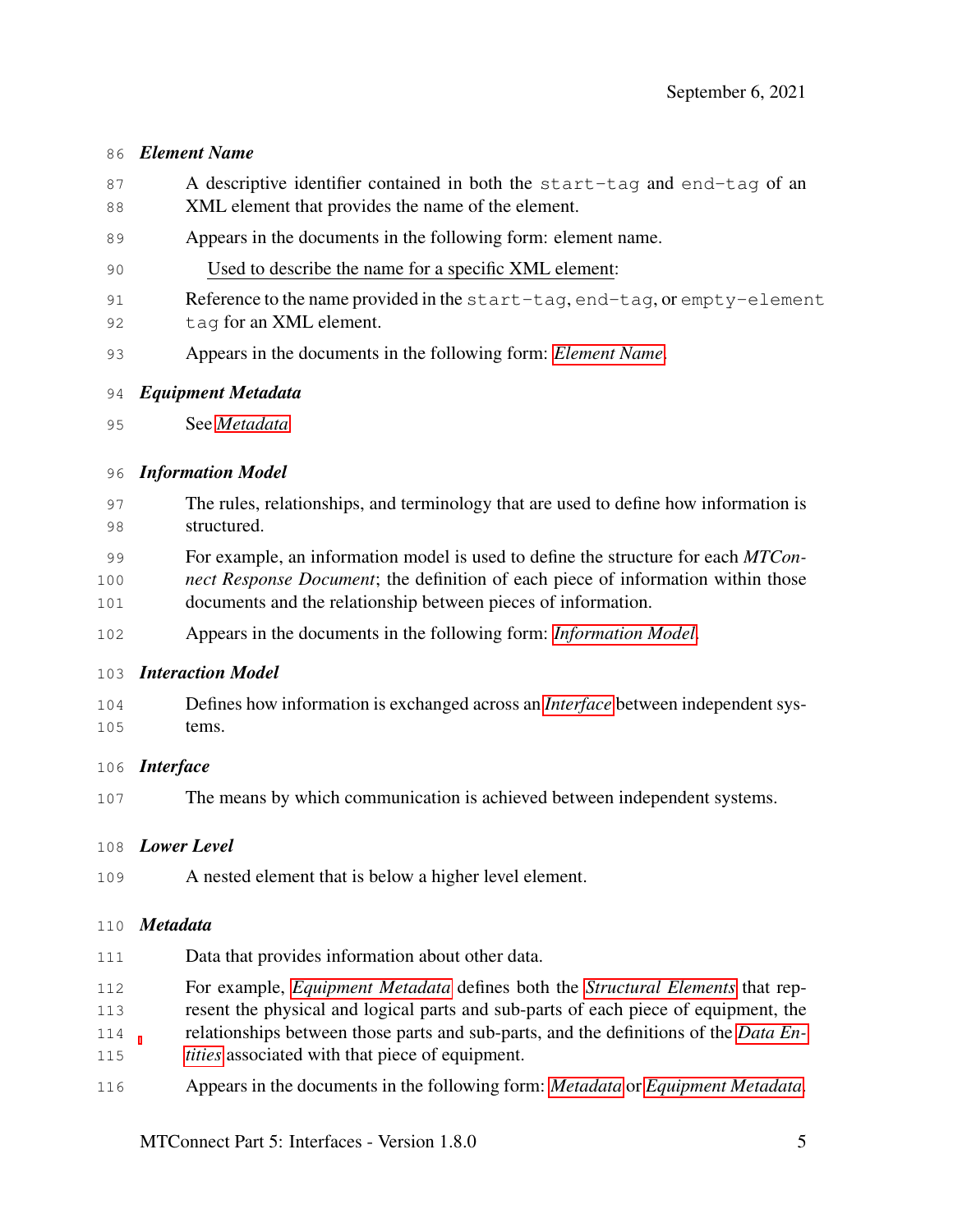#### <span id="page-9-5"></span>*MTConnect Agent*

See definition for *[Agent](#page-6-1)*.

#### <span id="page-9-7"></span>*MTConnectDevices Response Document*

 A *[Response Document](#page-10-0)* published by an *[MTConnect Agent](#page-9-5)* in response to a *[Probe](#page-9-6) [Request](#page-9-6)*.

#### <span id="page-9-2"></span>*MTConnectStreams Response Document*

 A *[Response Document](#page-10-0)* published by an *[MTConnect Agent](#page-9-5)* in response to a *[Current](#page-7-3) [Request](#page-7-3)* or a *[Sample Request](#page-10-4)*.

#### <span id="page-9-4"></span>*observation*

The observed value of a property at a point in time.

#### <span id="page-9-3"></span>*Observations Information Model*

 An *[Information Model](#page-8-3)* that describes the *[Streaming Data](#page-10-5)* reported by a piece of equipment.

#### <span id="page-9-0"></span>*Parent Element*

- An XML element used to organize *[Lower Level](#page-8-2)* child elements that share a common relationship to the *[Parent Element](#page-9-0)*.
- Appears in the documents in the following form: *[Parent Element](#page-9-0)*.

#### <span id="page-9-6"></span>*Probe Request*

 A *[Probe Request](#page-9-6)* is a *[Request](#page-9-1)* to an *[Agent](#page-6-1)* to produce an *[MTConnectDevices Re-](#page-9-7)[sponse Document](#page-9-7)* containing the *[Devices Information Model](#page-7-4)*.

#### <span id="page-9-8"></span>*Publish/Subscribe*

- In the MTConnect Standard, a communications messaging pattern that may be used to publish *[Streaming Data](#page-10-5)* from an *[Agent](#page-6-1)*. When a *[Publish/Subscribe](#page-9-8)* communi- cation method is established between a client software application and an *[Agent](#page-6-1)*, the *[Agent](#page-6-1)* will repeatedly publish a specific MTConnectStreams document at a defined period.
- Appears in the documents in the following form: *[Publish/Subscribe](#page-9-8)*.

#### <span id="page-9-1"></span>*Request*

- A communications method where a client software application transmits a message
- to an *[Agent](#page-6-1)*. That message instructs the *[Agent](#page-6-1)* to respond with specific information.
- Appears in the documents in the following form: *[Request](#page-9-1)*.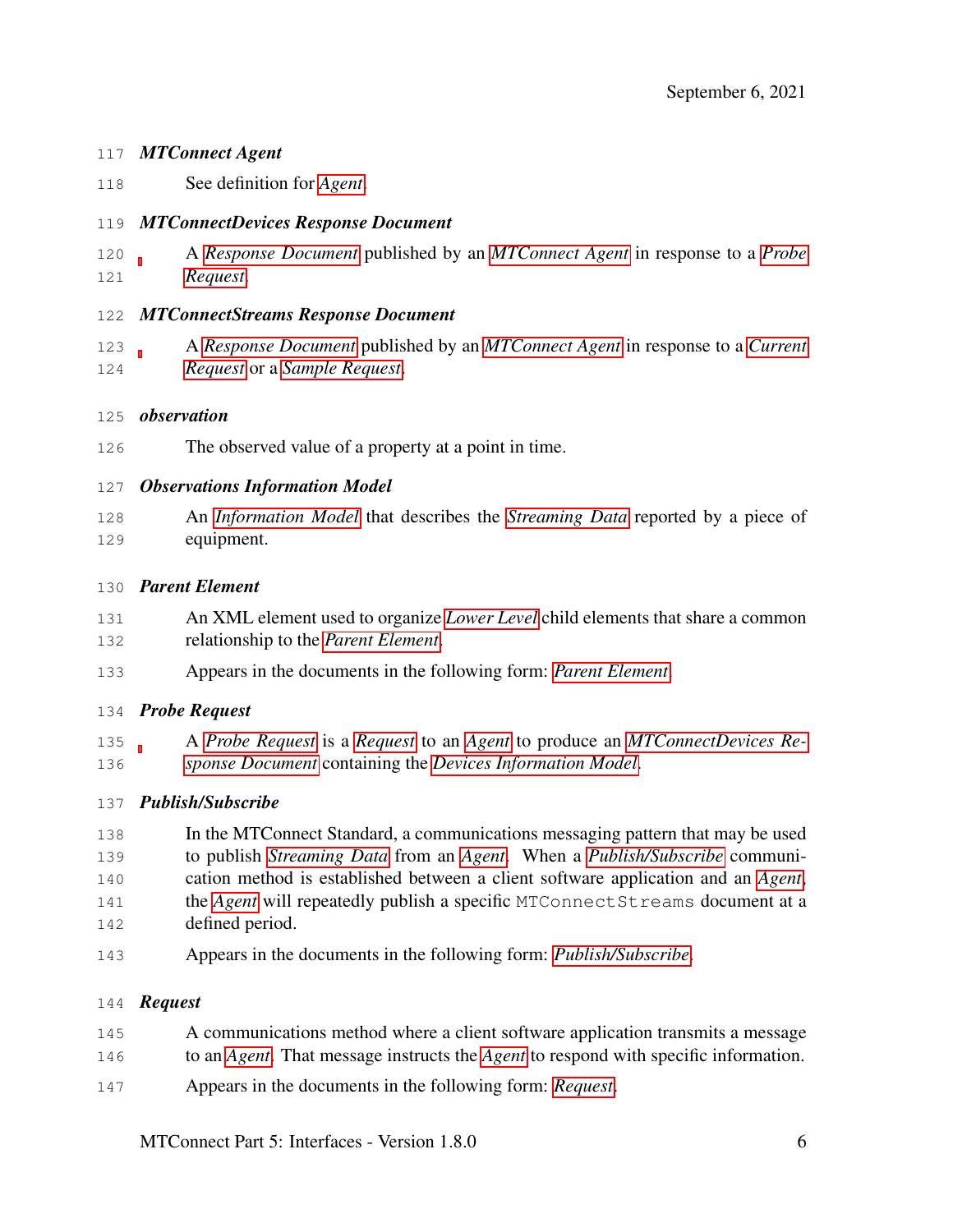#### <span id="page-10-6"></span>*Requester*

- An entity that initiates a *[Request](#page-9-1)* for information in a communications exchange.
- Appears in the documents in the following form: *[Requester](#page-10-6)*.

#### <span id="page-10-7"></span>*Responder*

- An entity that responds to a *[Request](#page-9-1)* for information in a communications exchange.
- Appears in the documents in the following form: *[Responder](#page-10-7)*.

#### <span id="page-10-0"></span>*Response Document*

 An electronic document published by an *[MTConnect Agent](#page-9-5)* in response to a *[Probe](#page-9-6) [Request](#page-9-6)*, *[Current Request](#page-7-3)*, *[Sample Request](#page-10-4)* or *Asset Request*.

#### <span id="page-10-4"></span>*Sample Request*

 A *[Sample Request](#page-10-4)* is a *[Request](#page-9-1)* to an *[Agent](#page-6-1)* to produce an *[MTConnectStreams Re-](#page-9-2) [sponse Document](#page-9-2)* containing the *[Observations Information Model](#page-9-3)* for a set of time-stamped *[observations](#page-9-4)* made by *[Components](#page-7-0)*.

#### <span id="page-10-1"></span>*semantic data model*

- A methodology for defining the structure and meaning for data in a specific logical way.
- It provides the rules for encoding electronic information such that it can be inter-preted by a software system.
- Appears in the documents in the following form: *[semantic data model](#page-10-1)*.

#### <span id="page-10-3"></span>*sequence number*

- The primary key identifier used to manage and locate a specific piece of *[Streaming](#page-10-5) [Data](#page-10-5)* in an *[Agent](#page-6-1)*.
- *[sequence number](#page-10-3)* is a monotonically increasing number within an instance of an *[Agent](#page-6-1)*.
- Appears in the documents in the following form: *[sequence number](#page-10-3)*.

#### <span id="page-10-5"></span>*Streaming Data*

- The values published by a piece of equipment for the *[Data Entities](#page-7-1)* defined by the *[Equipment Metadata](#page-8-6)*.
- Appears in the documents in the following form: *[Streaming Data](#page-10-5)*.

#### <span id="page-10-2"></span>*Structural Element*

General meaning:

MTConnect Part 5: Interfaces - Version 1.8.0 7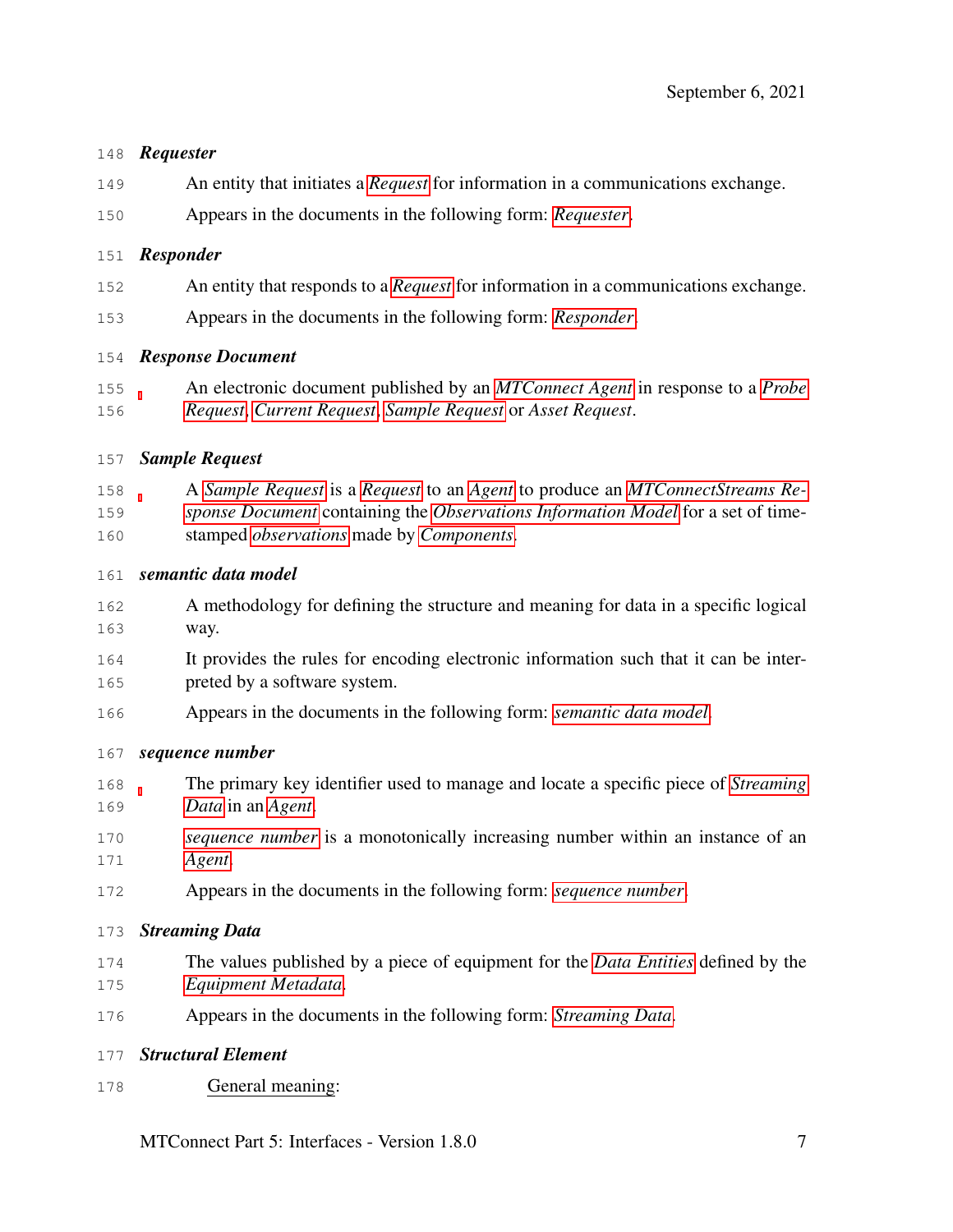- An XML element that organizes information that represents the physical and logical parts and sub-parts of a piece of equipment.
- Appears in the documents in the following form: *[Structural Element](#page-10-2)*.
- Used to indicate hierarchy of Components:
- When used to describe a primary physical or logical construct within a piece of equipment.
- Appears in the documents in the following form: *[Top Level](#page-11-4) [Structural Element](#page-10-2)*.
- When used to indicate a *[Child Element](#page-6-3)* which provides additional detail describing
- the physical or logical structure of a *[Top Level](#page-11-4) [Structural Element](#page-10-2)*.
- Appears in the documents in the following form: *[Lower Level](#page-8-2) [Structural Element](#page-10-2)*.

#### <span id="page-11-4"></span>*Top Level*

 *[Structural Elements](#page-10-2)* that represent the most significant physical or logical functions of a piece of equipment.

#### <span id="page-11-5"></span>*Valid Data Value*

- One or more acceptable values or constrained values that can be reported for a *[Data](#page-7-1) [Entity](#page-7-1)*.
- Appears in the documents in the following form: *[Valid Data Value](#page-11-5)*(s).

#### <span id="page-11-1"></span>2.2 Acronyms

#### <span id="page-11-0"></span>*AMT*

The Association for Manufacturing Technology

#### <span id="page-11-2"></span>2.3 MTConnect References

<span id="page-11-3"></span>

| 200<br>201 | [MTConnect Part 1.0] MTConnect Standard Part 1.0 - Overview and Fundamentals. Ver-<br>sion 1.8.0.  |
|------------|----------------------------------------------------------------------------------------------------|
| 202<br>203 | [MTConnect Part 2.0] MTConnect Standard: Part 2.0 - Devices Information Model. Ver-<br>sion 1.8.0. |
| 204<br>205 | [MTConnect Part 3.0] MTConnect Standard: Part 3.0 - Streams Information Model. Ver-<br>sion 1.8.0. |
|            | 206 [MTConnect Part 5.0] <i>MTConnect Standard: Part 5.0 - Interfaces.</i> Version 1.8.0.          |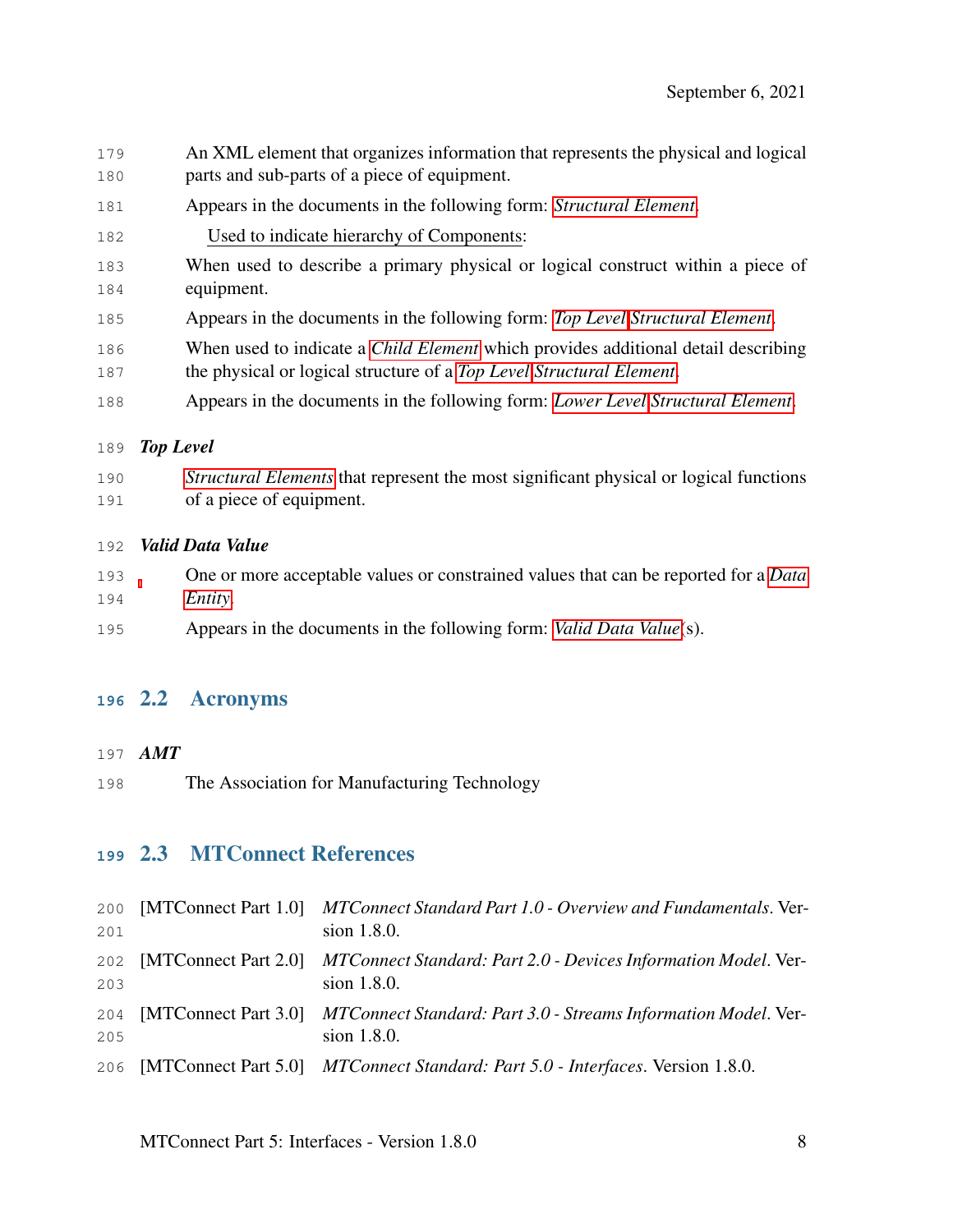### 3 Interfaces Overview

 In many manufacturing processes, multiple pieces of equipment must work together to perform a task. The traditional method for coordinating the activities between individual pieces of equipment is to connect them using a series of wires to communicate equipment states and demands for action. These interactions use simple binary ON/OFF signals to accomplished their intention.

- In the MTConnect Standard, *[Interfaces](#page-8-1)* provides a means to replace this traditional method
- for interconnecting pieces of equipment with a structured *[Interaction Model](#page-8-0)* that provides
- a rich set of information used to coordinate the actions between pieces of equipment. Im-
- plementers may utilize the information provided by this data model to (1) realize the inter-
- action between pieces of equipment and (2) to extend the functionality of the equipment
- to improve the overall performance of the manufacturing process.
- The *[Interaction Model](#page-8-0)* used to implement *[Interfaces](#page-8-1)* provides a lightweight and efficient protocol, simplifies failure recovery scenarios, and defines a structure for implementing a Plug-And-Play relationship between pieces of equipment. By standardizing the informa- tion exchange using this higher-level semantic information model, an implementer may more readily replace a piece of equipment in a manufacturing system with any other piece of equipment capable of providing similar *[Interaction Model](#page-8-0)* functions.

 Two primary functions are required to implement the *[Interaction Model](#page-8-0)* for an *[Interfaces](#page-8-1)* and manage the flow of information between pieces of equipment. Each piece of equip-ment needs to have the following:

- An *[Agent](#page-6-1)* which provides:
- The data required to implement the *[Interaction Model](#page-8-0)*.
- Any other data from a piece of equipment needed to implement the *[Interface](#page-8-1)* – operating states of the equipment, position information, execution modes, process information, etc.
- 233 A client software application that enables the piece of equipment to acquire and interpret information from another piece of equipment.

#### <span id="page-12-0"></span>3.1 Interfaces Architecture

 MTConnect Standard is based on a communications method that provides no direct way for one piece of equipment to change the state of or cause an action to occur in another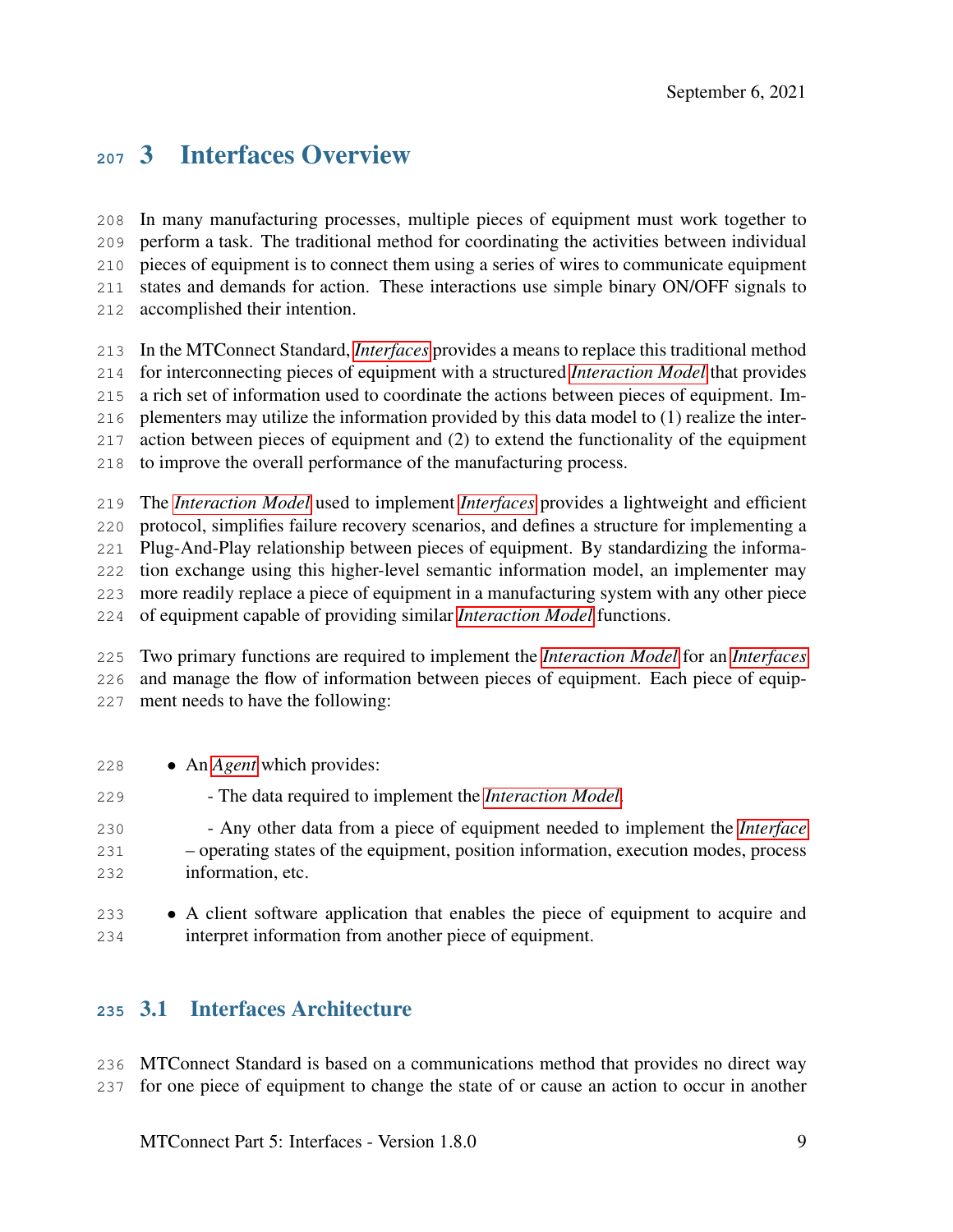piece of equipment. The *[Interaction Model](#page-8-0)* used to implement *[Interfaces](#page-8-1)* is based on a *[Publish/Subscribe](#page-9-8)* type of communications as described in *MTConnect Standard Part 1.0 - Overview and Fundamentals* and utilizes a *[Request](#page-9-1)* and *Response* information exchange mechanism. For *[Interfaces](#page-8-1)*, pieces of equipment must perform both the publish (*[Agent](#page-6-1)*) and subscribe (client) functions.

- Note: The current definition of *[Interfaces](#page-8-1)* addresses the interaction between two pieces of equipment. Future releases of the MTConnect Standard may address the interaction between multiple (more than two) pieces of equipment.
- *Figure [1](#page-13-0)* provides a high-level overview of a typical system architecture used to implement *[Interfaces](#page-8-1)*.

<span id="page-13-0"></span>

Figure 1: Data Flow Architecture for Interfaces

 Note: The data flow architecture illustrated in *Figure [1](#page-13-0)* was historically referred to in the MTConnect Standard as a read-read concept.

 In the implementation of the *[Interaction Model](#page-8-0)* for *[Interfaces](#page-8-1)*, two pieces of equipment can exchange information in the following manner. One piece of equipment indicates a *[Request](#page-9-1)* for service by publishing a type of *[Request](#page-9-1)* using a data item provided through an *[Agent](#page-6-1)* as defined in *Section [4](#page-16-0) - [Interfaces for Devices and Streams Information Models](#page-16-0)*. The client associated with the second piece of equipment, which is subscribing to data from the first machine, detects and interprets that *[Request](#page-9-1)*. If the second machine chooses to take any action to fulfill this *[Request](#page-9-1)*, it can indicate its acceptance by publishing a *Response* using a data item provided through its *[Agent](#page-6-1)*. The client on the first piece of equipment continues to monitor information from the second piece of equipment until it detects an indication that the *Response* to the *[Request](#page-9-1)* has been completed or has failed.

An example of this type of interaction between pieces of equipment can be represented

MTConnect Part 5: Interfaces - Version 1.8.0 10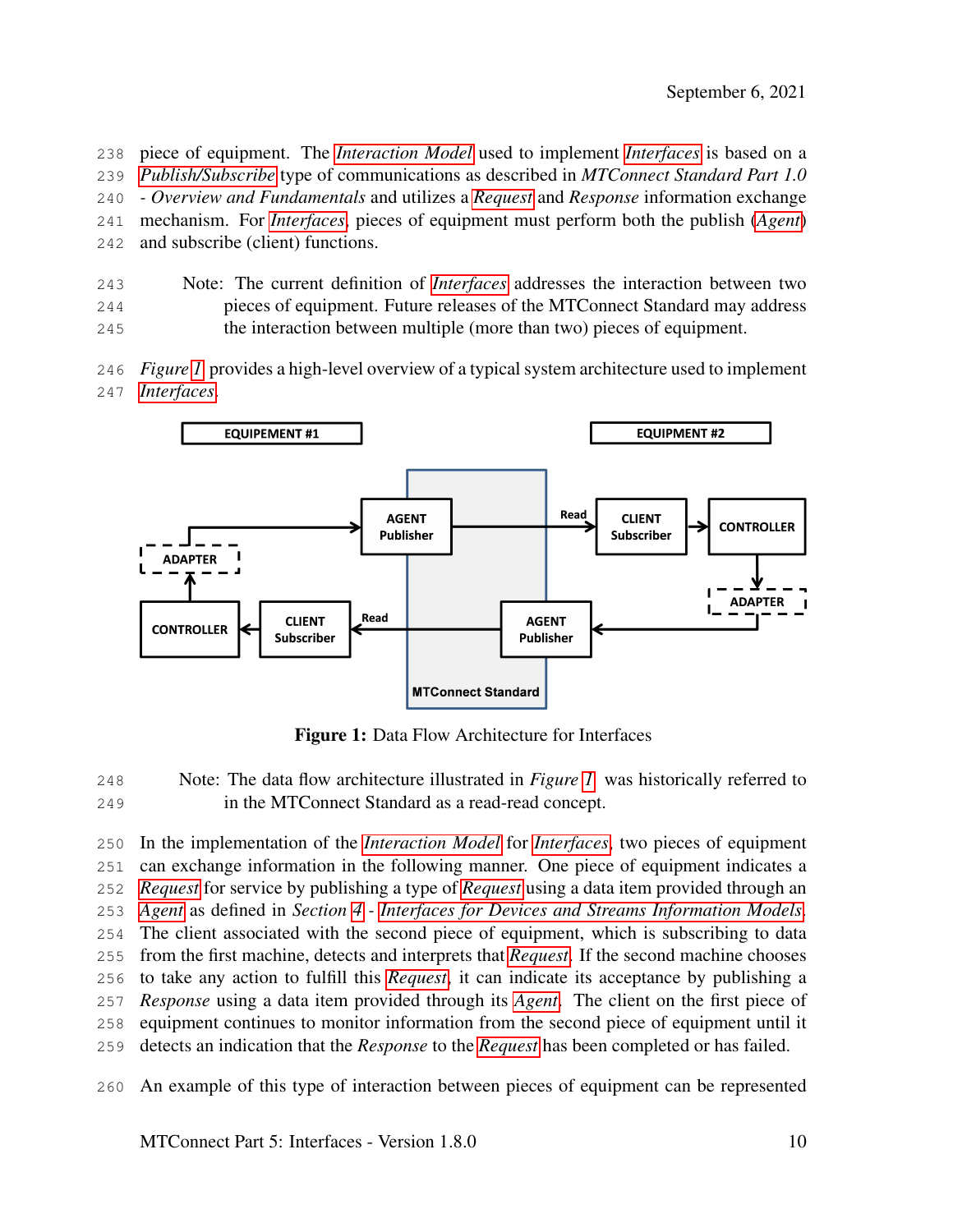by a machine tool that wants the material to be loaded by a robot. In this example, the machine tool is the *[Requester](#page-10-6)*, and the robot is the *[Responder](#page-10-7)*. On the other hand, if the robot wants the machine tool to open a door, the robot becomes the *[Requester](#page-10-6)* and the machine tool the *[Responder](#page-10-7)*.

#### <span id="page-14-0"></span>3.2 Request and Response Information Exchange

 The concept of a *[Request](#page-9-1)* and *Response* information exchange is not unique to MTConnect *[Interfaces](#page-8-1)*. This style of communication is used in many different types of environments and technologies.

 An early version of a *[Request](#page-9-1)* and *Response* information exchange was used by early sailors. When it was necessary to communicate between two ships before radio com- munications were available, or when secrecy was required, a sailor on each ship could communicate with the other using flags as a signaling device to request information or ac- tions. The responding ship could acknowledge those requests for action and identify when the requested actions were completed.

 The same basic *[Request](#page-9-1)* and *Response* concept is implemented by MTConnect *[Interfaces](#page-8-1)* [u](#page-16-0)sing the EVENT data items defined in *Section [4](#page-16-0) - [Interfaces for Devices and Streams](#page-16-0) [Information Models](#page-16-0)*.

 The DataItem elements defined by the *[Interaction Model](#page-8-0)* each have a *[Request](#page-9-1)* and *Re- sponse* subtype. These subtypes identify if the data item represents a *[Request](#page-9-1)* or a *Re- sponse*. Using these data items, a piece of equipment changes the state of its *[Request](#page-9-1)* or *Response* to indicate information that can be read by the other piece of equipment. To [a](#page-8-0)id in understanding how the *[Interaction Model](#page-8-0)* functions, one can view this *[Interaction](#page-8-0) [Model](#page-8-0)* as a simple state machine.

 The interaction between two pieces of equipment can be described as follows. When the *[Requester](#page-10-6)* wants an activity to be performed, it transitions its *[Request](#page-9-1)* state from a READY state to an ACTIVE state. In turn, when the client on the *[Responder](#page-10-7)* reads this information and interprets the *[Request](#page-9-1)*, the *[Responder](#page-10-7)* announces that it is performing the requested task by changing its response state to ACTIVE. When the action is finished, the *[Responder](#page-10-7)* changes its response state to COMPLETE. This pattern of *[Request](#page-9-1)* and *Response* provides the basis for the coordination of actions between pieces of equipment. These actions are [i](#page-16-0)mplemented using EVENT category data items. (See *Section [4](#page-16-0) - [Interfaces for Devices](#page-16-0) [and Streams Information Models](#page-16-0)* for details on the Event type data items defined for *[Interfaces](#page-8-1)*.)

 Note: The implementation details of how the *[Responder](#page-10-7)* piece of equipment reacts to the *[Request](#page-9-1)* and then completes the requested task are up to the implementer.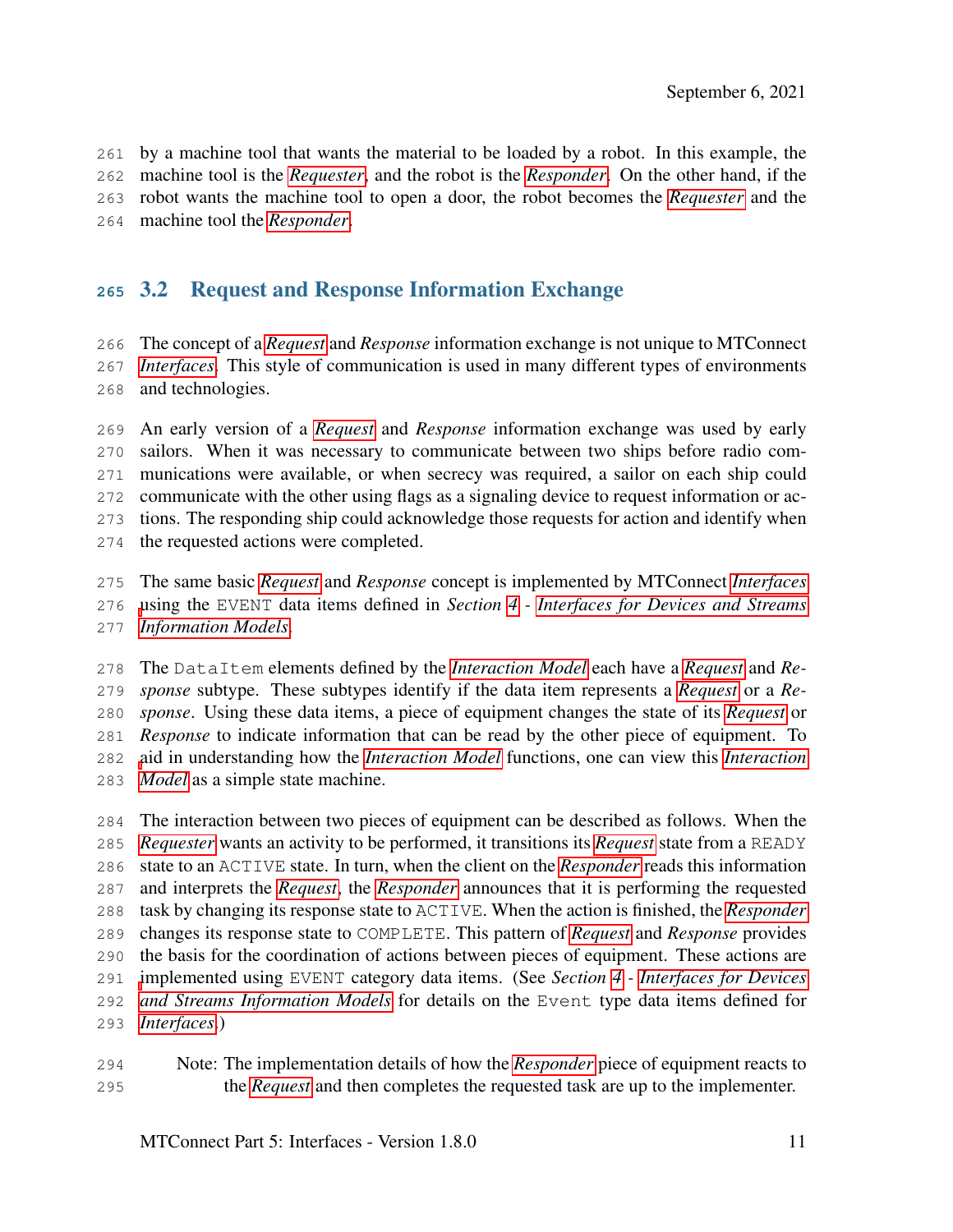

<span id="page-15-0"></span>296 *Figure [2](#page-15-0)* provides an example of the *[Request](#page-9-1)* and *Response* state machine:

Figure 2: Request and Response Overview

297 The initial condition of both the *[Request](#page-9-1)* and *Response* states on both pieces of equipment

298 is READY. The dotted lines indicate the on-going communications that occur to monitor

299 the progress of the interactions between the pieces of equipment.

300 The interaction between the pieces of equipment as illustrated in *Figure [2](#page-15-0)* progresses

<span id="page-15-1"></span>301 through the sequence in *Table [1](#page-15-1)*.

Table 1: Sequence of interaction between pieces of equipment

| Step | Description                                                                                          |
|------|------------------------------------------------------------------------------------------------------|
|      | The <i>Request</i> transitions from READY to ACTIVE signaling that a service is<br>needed.           |
| ↑    | The <i>Response</i> detects the transition of the <i>Request</i> .                                   |
| 3    | The <i>Response</i> transitions from READY to ACTIVE indicating that it is<br>performing the action. |
|      | Once the action has been performed, the <i>Response</i> transitions to COMPLETE.                     |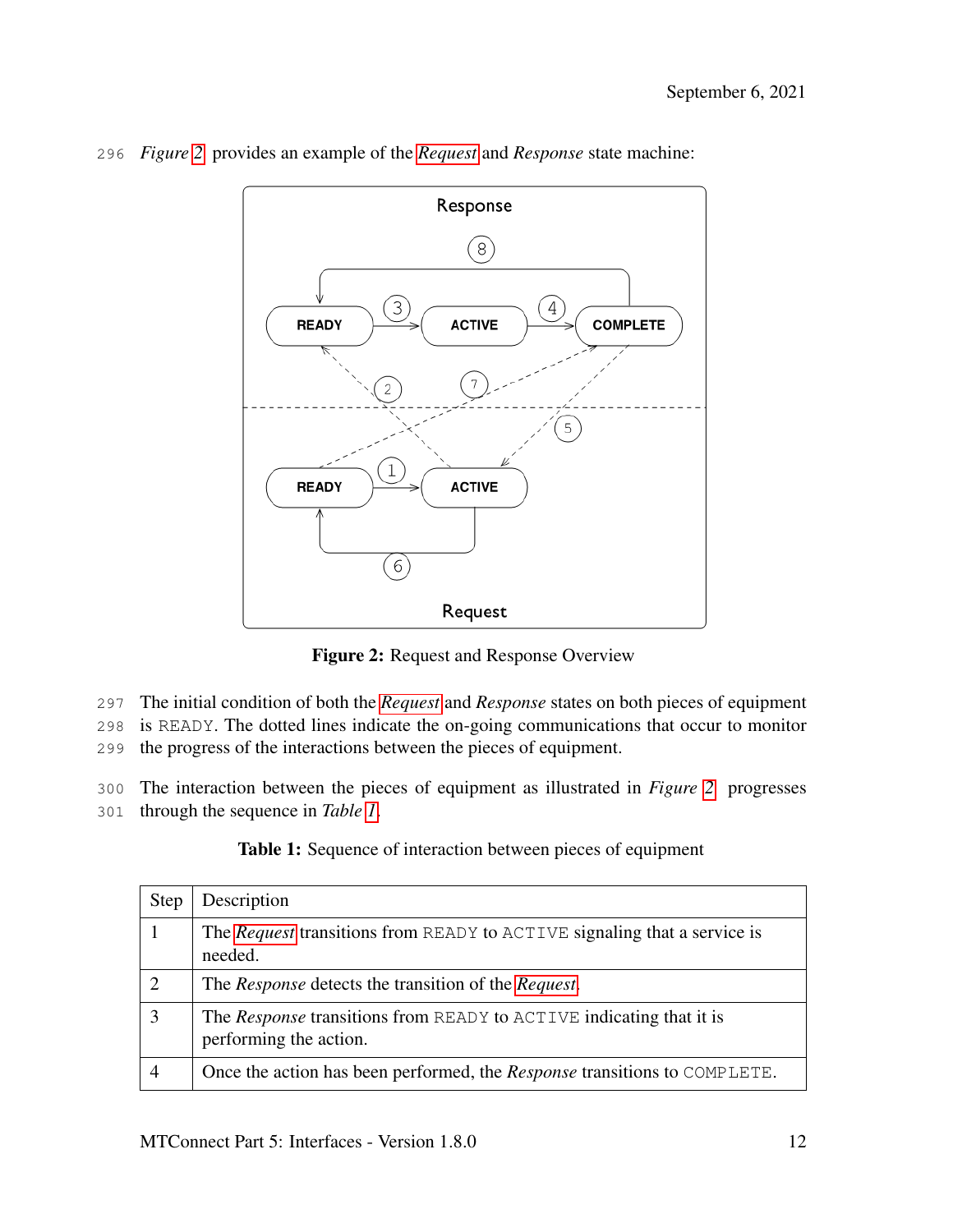| Continuation of Table 1 |                                                                                                    |  |  |
|-------------------------|----------------------------------------------------------------------------------------------------|--|--|
| <b>Step</b>             | Description                                                                                        |  |  |
|                         | The <i>Request</i> detects the action is COMPLETE.                                                 |  |  |
| 6                       | The <i>Request</i> transitions back to READY acknowledging that the service has<br>been performed. |  |  |
|                         | The <i>Response</i> detects the <i>Request</i> has returned to READY.                              |  |  |
| 8                       | In recognition of this acknowledgement, the <i>Response</i> transitions back to<br>READY.          |  |  |

- 302 After the final action has been completed, both pieces of equipment are back in the READY
- <span id="page-16-0"></span>303 state indicating that they are able to perform another action.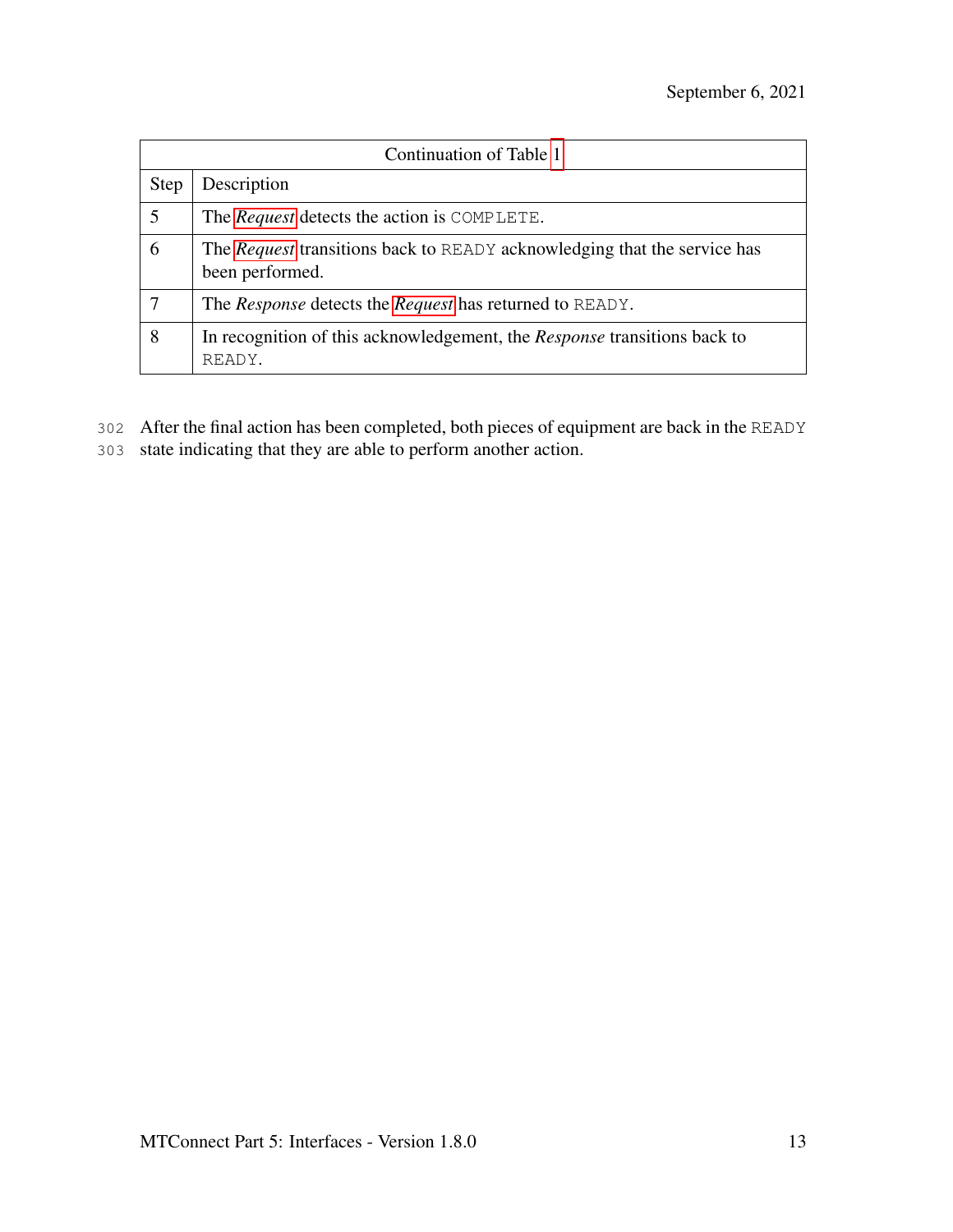## 4 Interfaces for Devices and Streams Information Models

 The *[Interaction Model](#page-8-0)* for implementing *[Interfaces](#page-8-1)* is defined in the MTConnect Standard as an extension to the MTConnectDevices and MTConnectStreams [XML](#page-6-4) docu-ments.

 A piece of equipment MAY support multiple different *[Interfaces](#page-8-1)*. Each piece of equipment supporting *[Interfaces](#page-8-1)* MUST organize the information associated with each *[Interface](#page-8-1)* in a *[Top Level](#page-11-4)* component called *[Interfaces](#page-8-1)*. Each individual *[Interface](#page-8-1)* is modeled as a *[Lower](#page-8-2) [Level](#page-8-2)* component called Interface. Interface is an abstract type [XML](#page-6-4) element and will be replaced in the [XML](#page-6-4) documents by specific Interface types defined below. The [d](#page-8-2)ata associated with each *[Interface](#page-8-1)* is modeled as data items within each of these *[Lower](#page-8-2) [Level](#page-8-2)* Interface components.

[T](#page-7-4)he [XML](#page-6-4) tree in *Figure [3](#page-17-1)* illustrates where *[Interfaces](#page-8-1)* is modeled in the *[Devices Informa-](#page-7-4)*

*[tion Model](#page-7-4)* for a piece of equipment.

<span id="page-17-1"></span>

<span id="page-17-0"></span>Figure 3: Interfaces as a Structural Element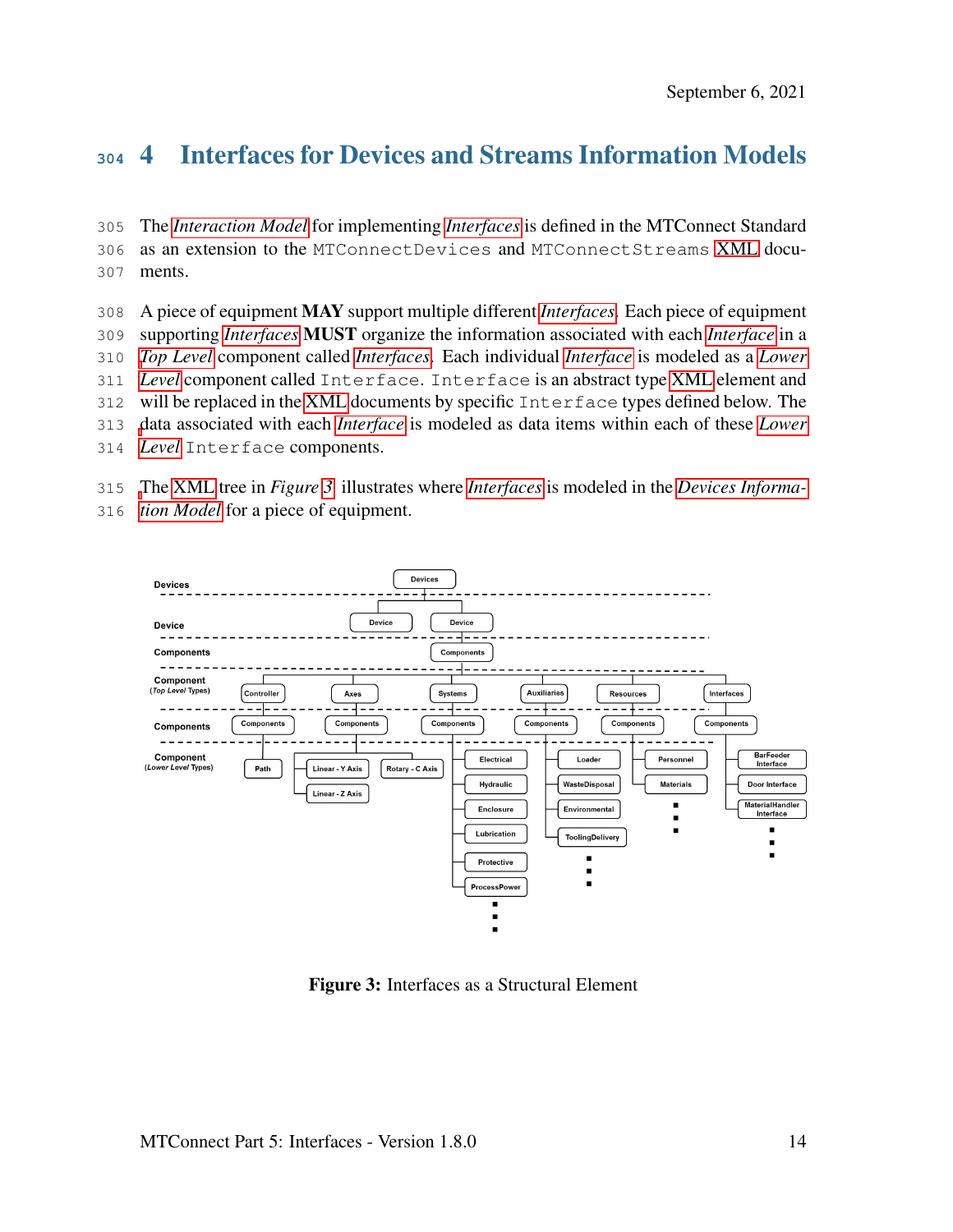#### 4.1 Interfaces

- *[Interfaces](#page-8-1)* is an [XML](#page-6-4) *[Structural Element](#page-10-2)* in the MTConnectDevices [XML](#page-6-4) document.
- *[Interfaces](#page-8-1)* is a container type [XML](#page-6-4) element. *[Interfaces](#page-8-1)* is used to group information de-
- scribing *[Lower Level](#page-8-2)* Interface [XML](#page-6-4) elements, which each provide information for
- an individual *[Interface](#page-8-1)*.
- If the *[Interfaces](#page-8-1)* container appears in the [XML](#page-6-4) document, it MUST contain one or more
- <span id="page-18-0"></span>Interface type [XML](#page-6-4) elements.

#### 4.2 Interface

- Interface is the next level of *[Structural Element](#page-10-2)* in the MTConnectDevices [XML](#page-6-4)
- document. As an abstract type [XML](#page-6-4) element, Interface will be replaced in the [XML](#page-6-4) documents by specific Interface types defined below.
- Each Interface is also a container type element. As a container, the Interface [XML](#page-6-4) element is used to organize information required to implement the *[Interaction Model](#page-8-0)* [f](#page-10-2)or an *[Interface](#page-8-1)*. It also provides structure for describing the *[Lower Level](#page-8-2) [Structural Ele-](#page-10-2) [ments](#page-10-2)* associated with the Interface. Each Interface contains *[Data Entities](#page-7-1)* avail- able from the piece of equipment that may be needed to coordinate activities with associ-ated pieces of equipment.
- The information provided by a piece of equipment for each *[Interface](#page-8-1)* is returned in a Com-ponentStream container of an MTConnectStreams document in the same manner
- <span id="page-18-1"></span>as all other types of components.

#### 4.2.1 XML Schema Structure for Interface

- The [XML](#page-6-4) schema in *Figure [4](#page-19-0)* represents the structure of an Interface [XML](#page-6-4) element.
- The schema for an Interface element is the same as defined for Component elements
- described in Section 4.4 in *MTConnect Standard: Part 2.0 Devices Information Model*
- of the MTConnect Standard. The *Figure [4](#page-19-0)* shows the attributes defined for Interface
- and the elements that may be associated with Interface.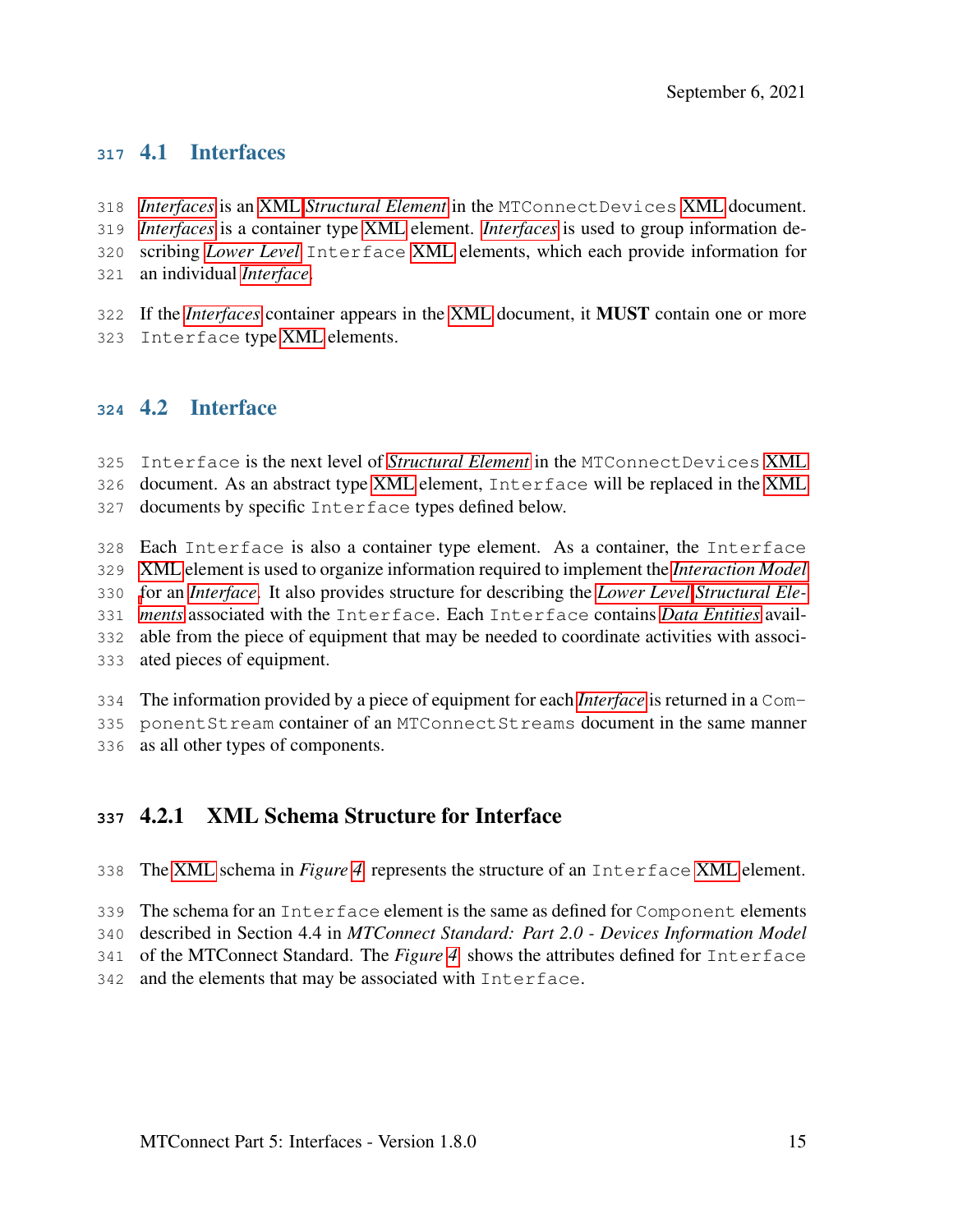<span id="page-19-0"></span>

Figure 4: Interface Schema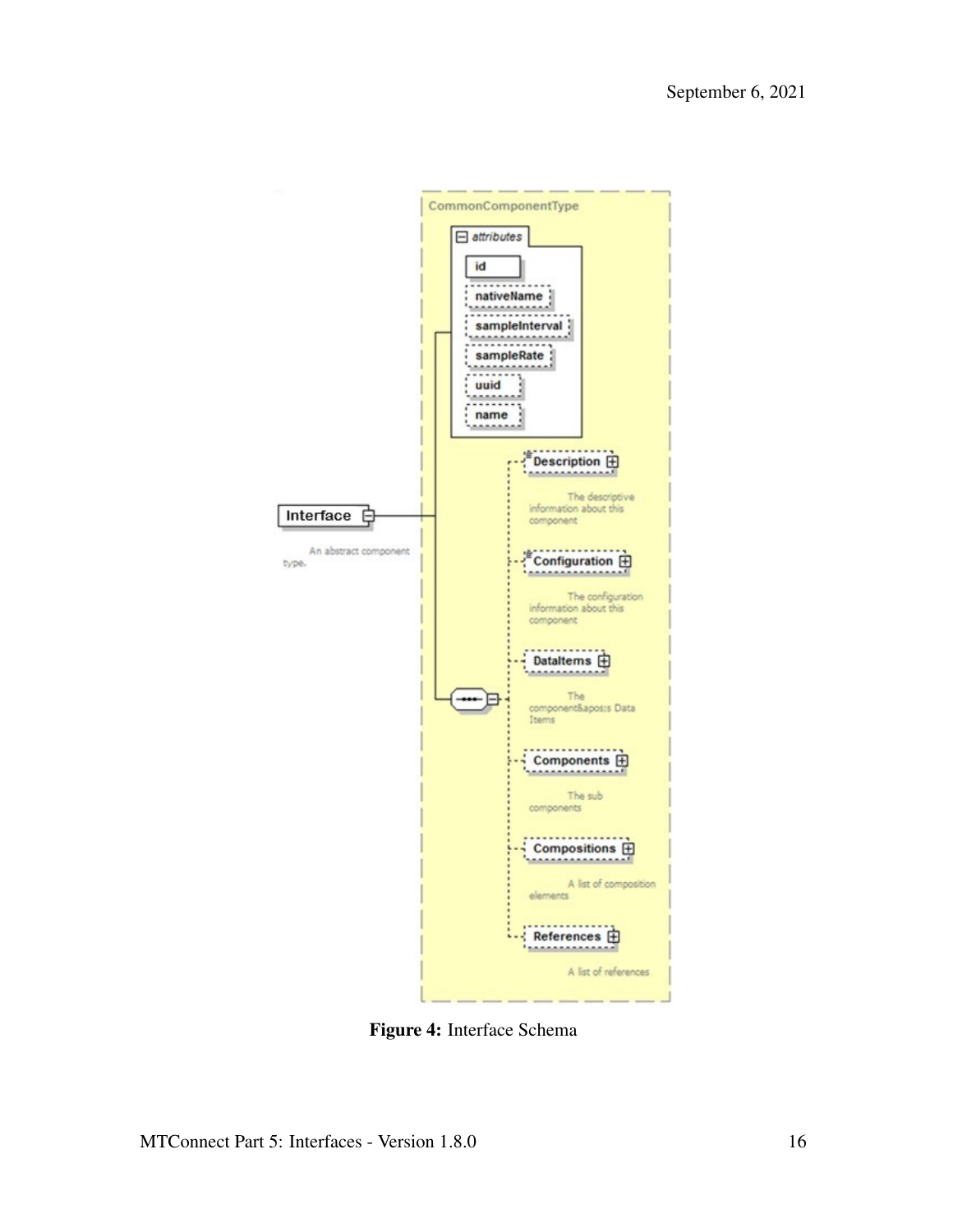343 Refer to *MTConnect Standard: Part 2.0 - Devices Information Model*, Section 4.4 for 344 complete descriptions of the attributes and elements that are illustrated in the *Figure [4](#page-19-0)* for 345 Interface.

#### <span id="page-20-0"></span>**<sup>346</sup>** 4.2.2 Interface Types

- 347 As an abstract type [XML](#page-6-4) element, Interface is replaced in the MTConnectDevices
- 348 document with a [XML](#page-6-4) element representing a specific type of *[Interface](#page-8-1)*. An initial list of
- <span id="page-20-1"></span>349 Interface types is defined in the *Table [2](#page-20-1)*.

| Interface          | Description                                                                                                                                                                                           |
|--------------------|-------------------------------------------------------------------------------------------------------------------------------------------------------------------------------------------------------|
| BarFeederInterface | BarFeederInterface provides the set of<br>information used to coordinate the operations<br>between a Bar Feeder and another piece of<br>equipment.                                                    |
|                    | Bar Feeder is a piece of equipment that pushes<br>bar stock (i.e., long pieces of material of various<br>shapes) into an associated piece of equipment –<br>most typically a lathe or turning center. |

#### Table 2: Interface types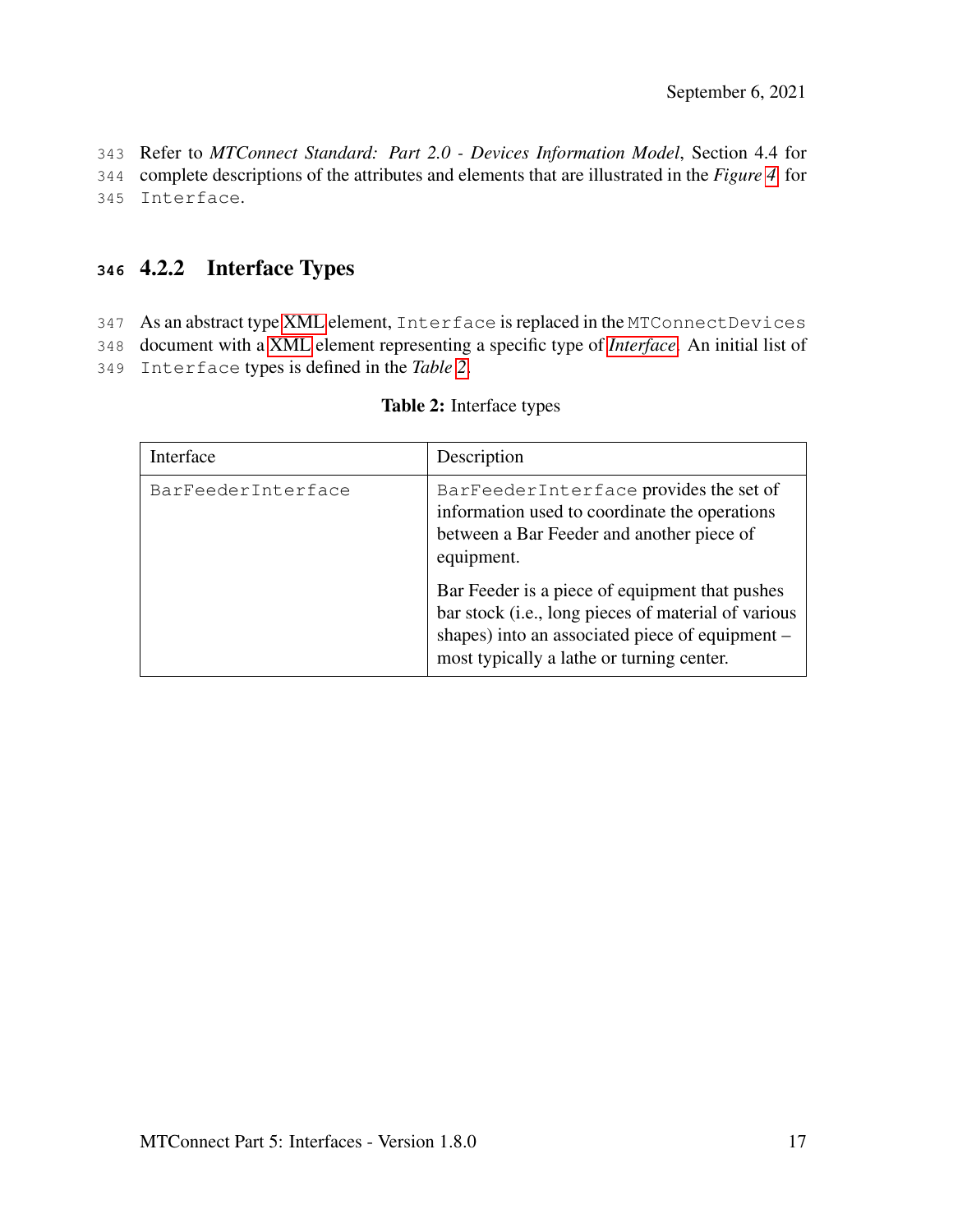| Continuation of Table 2  |                                                                                                                                                                                                                                                                                                          |  |
|--------------------------|----------------------------------------------------------------------------------------------------------------------------------------------------------------------------------------------------------------------------------------------------------------------------------------------------------|--|
| Interface                | Description                                                                                                                                                                                                                                                                                              |  |
| MaterialHandlerInterface | MaterialHandlerInterface provides<br>the set of information used to coordinate the<br>operations between a piece of equipment and<br>another associated piece of equipment used to<br>automatically handle various types of materials<br>or services associated with the original piece of<br>equipment. |  |
|                          | A material handler is a piece of equipment<br>capable of providing any one, or more, of a<br>variety of support services for another piece of<br>equipment or a process:                                                                                                                                 |  |
|                          | Loading/unloading material or tooling                                                                                                                                                                                                                                                                    |  |
|                          | Part inspection                                                                                                                                                                                                                                                                                          |  |
|                          | Testing                                                                                                                                                                                                                                                                                                  |  |
|                          | Cleaning                                                                                                                                                                                                                                                                                                 |  |
|                          | Etc.                                                                                                                                                                                                                                                                                                     |  |
|                          | A robot is a common example of a material<br>handler.                                                                                                                                                                                                                                                    |  |
| DoorInterface            | DoorInterface provides the set of<br>information used to coordinate the operations<br>between two pieces of equipment, one of which<br>controls the operation of a door.                                                                                                                                 |  |
|                          | The piece of equipment that is controlling the<br>door MUST provide the data item<br>DOOR_STATE as part of the set of information<br>provided.                                                                                                                                                           |  |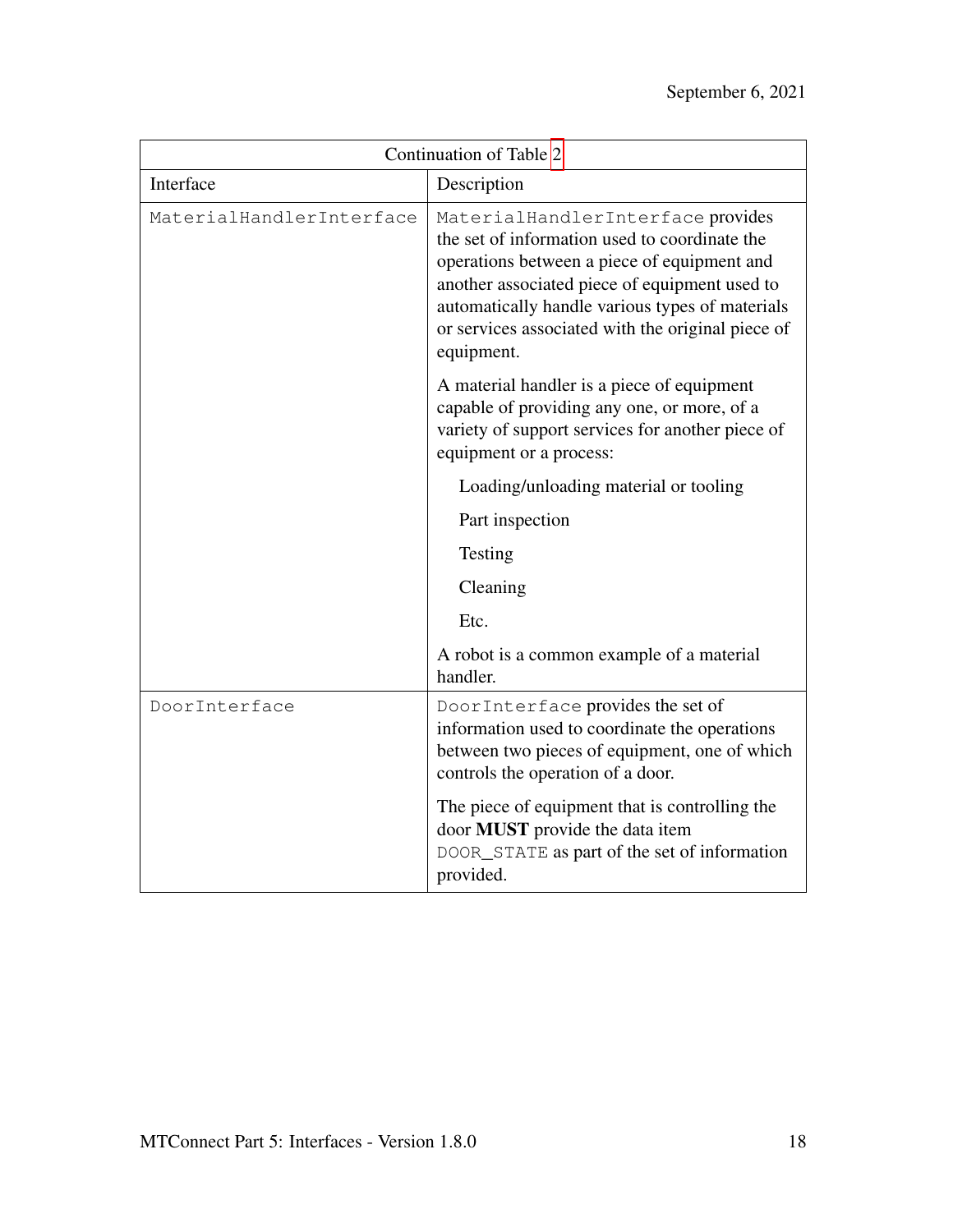| Continuation of Table 2 |                                                                                                                                                                                                                                                                                                                                       |  |
|-------------------------|---------------------------------------------------------------------------------------------------------------------------------------------------------------------------------------------------------------------------------------------------------------------------------------------------------------------------------------|--|
| Interface               | Description                                                                                                                                                                                                                                                                                                                           |  |
| ChuckInterface          | ChuckInterface provides the set of<br>information used to coordinate the operations<br>between two pieces of equipment, one of which<br>controls the operation of a chuck.<br>The piece of equipment that is controlling the<br>chuck <b>MUST</b> provide the data item<br>CHUCK_STATE as part of the set of<br>information provided. |  |

 Note: Additional Interface types may be defined in future releases of the MT-Connect Standard.

In order to implement the *[Interaction Model](#page-8-0)* for *[Interfaces](#page-8-1)*, each piece of equipment as-

sociated with an *[Interface](#page-8-1)* MUST provide an Interface [XML](#page-6-4) element for that type of

<span id="page-22-0"></span>*[Interface](#page-8-1)*. A piece of equipment MAY support any number of unique *[Interfaces](#page-8-1)*.

#### 4.2.3 Data for Interface

Each *[Interface](#page-8-1)* MUST provide (1) the data associated with the specific *[Interface](#page-8-1)* to im-

plement the *[Interaction Model](#page-8-0)* and (2) any additional data that may be needed by another

 piece of equipment to understand the operating states and conditions of the first piece of equipment as it applies to the *[Interface](#page-8-1)*.

 Details on data items specific to the *[Interaction Model](#page-8-0)* for each type of *[Interface](#page-8-1)* are pro-vided in *Section [4.2.4](#page-23-0) - [Data Items for Interface](#page-23-0)*.

An implementer may choose any other data available from a piece of equipment to describe

<span id="page-22-1"></span>the operating states and other information needed to support an *[Interface](#page-8-1)*.

#### 4.2.3.1 References for Interface

 Some of the data items needed to support a specific *[Interface](#page-8-1)* may already be defined else- where in the [XML](#page-6-4) document for a piece of equipment. However, the implementer may not be able to directly associate this data with the *[Interface](#page-8-1)* since the MTConnect Standard does not permit multiple occurrences of a piece of data to be configured in a [XML](#page-6-4) docu-

ment. References provides a mechanism for associating information defined elsewhere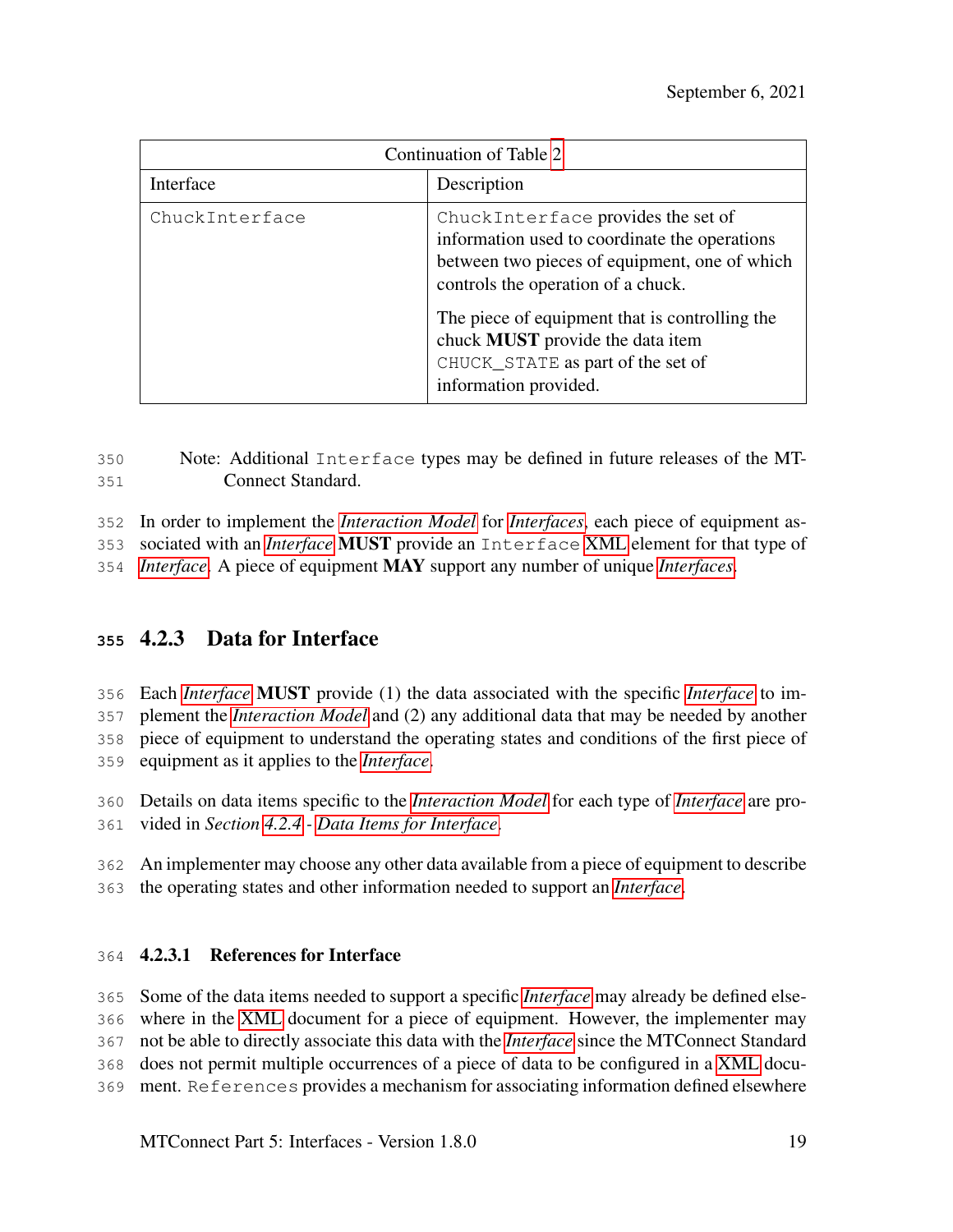in the *[Information Model](#page-8-3)* for a piece of equipment with a specific *[Interface](#page-8-1)*.

References is an [XML](#page-6-4) container that organizes pointers to information defined else-

372 where in the [XML](#page-6-4) document for a piece of equipment. References MAY contain one

or more Reference [XML](#page-6-4) elements.

Reference is an [XML](#page-6-4) element that provides an individual pointer to information that is

 associated with another *[Structural Element](#page-10-2)* or *[Data Entity](#page-7-1)* defined elsewhere in the [XML](#page-6-4) document that is also required for an *[Interface](#page-8-1)*.

References is an economical syntax for providing interface specific information with-

out directly duplicating the occurrence of the data. It provides a mechanism to include all

necessary information required for interaction and deterministic information flow between

pieces of equipment.

For more information on the definition for References and Reference, see Section

<span id="page-23-0"></span>4.7 and 4.8 of *MTConnect Standard: Part 2.0 - Devices Information Model*.

#### 4.2.4 Data Items for Interface

 Each Interface [XML](#page-6-4) element contains data items which are used to communicate information required to execute the *[Interface](#page-8-1)*. When these data items are read by another piece of equipment, that piece of equipment can then determine the actions that it may take based upon that data.

 Some data items MAY be directly associated with the Interface element and others will be organized in a *[Lower Level](#page-8-2)* References [XML](#page-6-4) element.

 It is up to an implementer to determine which additional data items are required for a particular *[Interface](#page-8-1)*.

<span id="page-23-1"></span> The data items that have been specifically defined to support the implementation of an *[Interface](#page-8-1)* are provided below.

#### 4.2.4.1 INTERFACE\_STATE for Interface

 INTERFACE\_STATE is a data item specifically defined for *[Interfaces](#page-8-1)*. It defines the operational state of the *[Interface](#page-8-1)*. This is an indicator identifying whether the *[Interface](#page-8-1)* is

functioning or not.

398 An INTERFACE\_STATE data item MUST be defined for every Interface [XML](#page-6-4) ele-

MTConnect Part 5: Interfaces - Version 1.8.0 20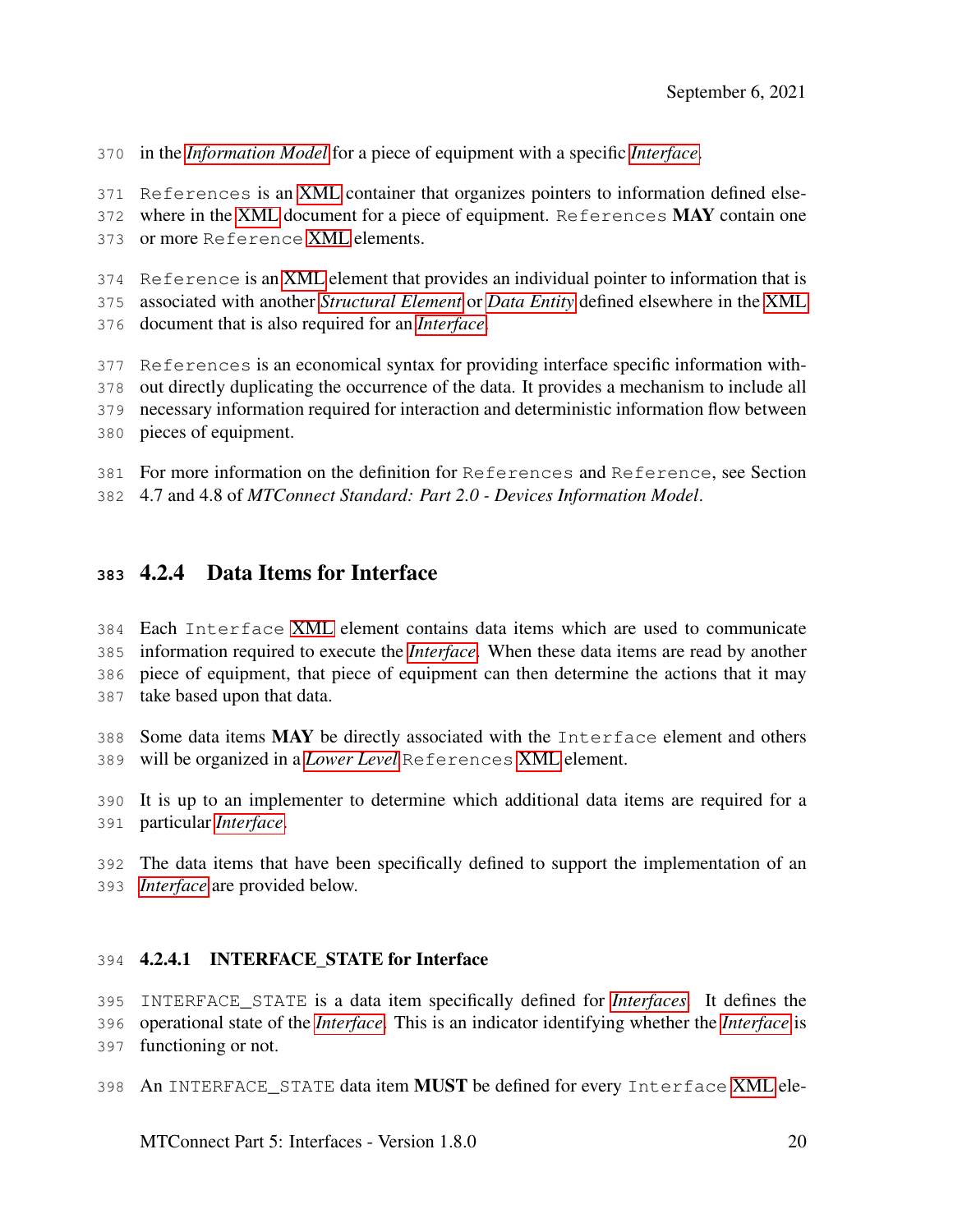399 ment.

```
400 INTERFACE_STATE is reported in the MTConnectStreams XML document as In-
401 terfaceState. InterfaceState reports one of two states – ENABLED or DIS-
402 ABLED, which are provided in the CDATA for InterfaceState.
```
- 403 The *Table [3](#page-24-1)* shows both the INTERFACE\_STATE data item as defined in the MTCon-
- <span id="page-24-1"></span>404 nectDevices document and the corresponding *[Element Name](#page-8-4)* that MUST be reported 405 in the MTConnectStreams document.

| DataItem Type   | <b>Element Name</b> | Description                                                                                                                                                                                                |
|-----------------|---------------------|------------------------------------------------------------------------------------------------------------------------------------------------------------------------------------------------------------|
| INTERFACE_STATE | InterfaceState      | The current functional or<br>operational state of an Interface<br>type element indicating whether the<br><i>Interface</i> is active or not currently<br>functioning.                                       |
|                 |                     | Valid Data Values:                                                                                                                                                                                         |
|                 |                     | ENABLED: The <i>Interface</i> is<br>currently operational and<br>performing as expected.                                                                                                                   |
|                 |                     | DISABLED: The <i>Interface</i> is<br>currently not operational.                                                                                                                                            |
|                 |                     | When the INTERFACE_STATE is<br>DISABLED, the state of all data<br>items that are specific for the<br><i>Interaction Model</i> associated with<br>that <i>Interface</i> <b>MUST</b> be set to<br>NOT_READY. |

#### Table 3: InterfaceState Event

#### <span id="page-24-0"></span>406 4.2.4.2 Specific Data Items for the Interaction Model for Interface

 A special set of data items have been defined to be used in conjunction with Interface type elements. When modeled in the MTConnectDevices document, these data items are all *[Data Entities](#page-7-1)* in the EVENT category (See *MTConnect Standard: Part 3.0 - Streams Information Model* for details on how the corresponding data items are reported in the MTConnectStreams document). They provide information from a piece of equipment to *[Request](#page-9-1)* a service to be performed by another associated piece of equipment; and for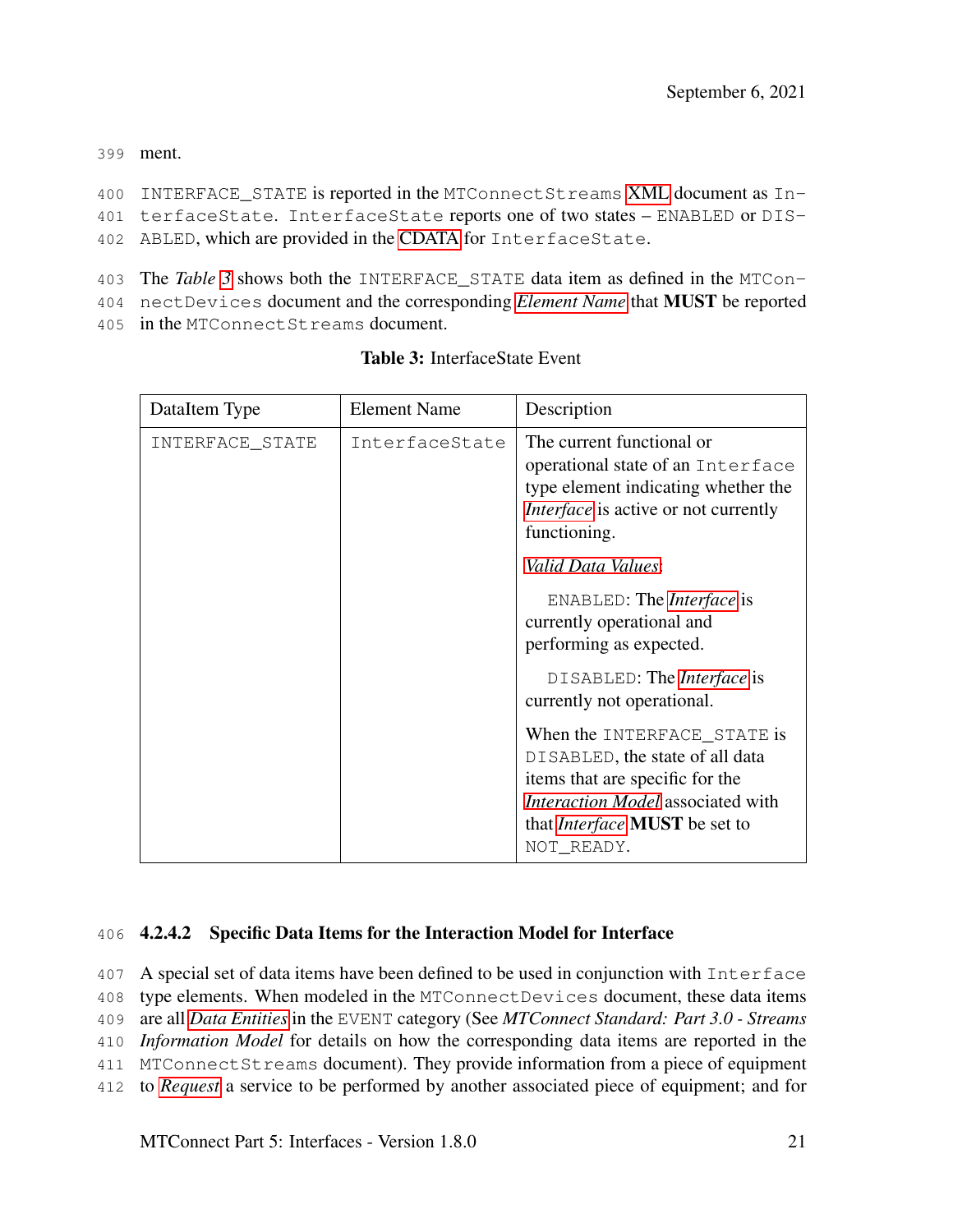the associated piece of equipment to indicate its progress in performing its *Response* to the

*[Request](#page-9-1)* for service.

 Many of the data items describing the services associated with an *[Interface](#page-8-1)* are paired to describe two distinct actions – one to *[Request](#page-9-1)* an action to be performed and a second to reverse the action or to return to an original state. For example, a DoorInterface will have two actions OPEN\_DOOR and CLOSE\_DOOR. An example of an implementation of this would be a robot that indicates to a machine that it would like to have a door opened so that the robot could extract a part from the machine and then asks the machine to close that door once the part has been removed. When these data items are used to describe a service associated with an *[Interface](#page-8-1)*, they

**MUST** have one of the following two subType elements: REQUEST or RESPONSE. These 424 subType elements MUST be specified to define whether the piece of equipment is func- tioning as the *[Requester](#page-10-6)* or *[Responder](#page-10-7)* for the service to be performed. The *[Requester](#page-10-6)* MUST specify the REQUEST subType for the data item and the *[Responder](#page-10-7)* MUST specify a corresponding RESPONSE subType for the data item to enable the coordination between the two pieces of equipment.

 These data items and their associated subType provide the basic structure for implementing the *[Interaction Model](#page-8-0)* for an *[Interface](#page-8-1)*.

- *Table [4](#page-25-0)* provides a list of the data items that have been defined to identify the services to be performed for or by a piece of equipment associated with an *[Interface](#page-8-1)*.
- The *Table [4](#page-25-0)* also provides the corresponding transformed *[Element Name](#page-8-4)* for each data item

that MAY be returned by an *[Agent](#page-6-1)* as an Event type [XML](#page-6-4) *[Data Entity](#page-7-1)* in the MTCon-

nectStreams [XML](#page-6-4) document. The *[Controlled Vocabulary](#page-7-2)* for each of these data items

<span id="page-25-0"></span>are defined in *Section [4.2.4.3](#page-26-0) - [Event States for Interfaces](#page-26-0)*.

| DataItem Type         | Element Name    | Description                                                                                                 |
|-----------------------|-----------------|-------------------------------------------------------------------------------------------------------------|
| MATERIAL_FEED         | MaterialFeed    | Service to advance material or feed<br>product to a piece of equipment<br>from a continuous or bulk source. |
| MATERIAL CHANGE       | MaterialChange  | Service to change the type of<br>material or product being loaded or<br>fed to a piece of equipment.        |
| MATERIAL -<br>RETRACT | MaterialRetract | Service to remove or retract<br>material or product.                                                        |

Table 4: Event Data Item types for Interface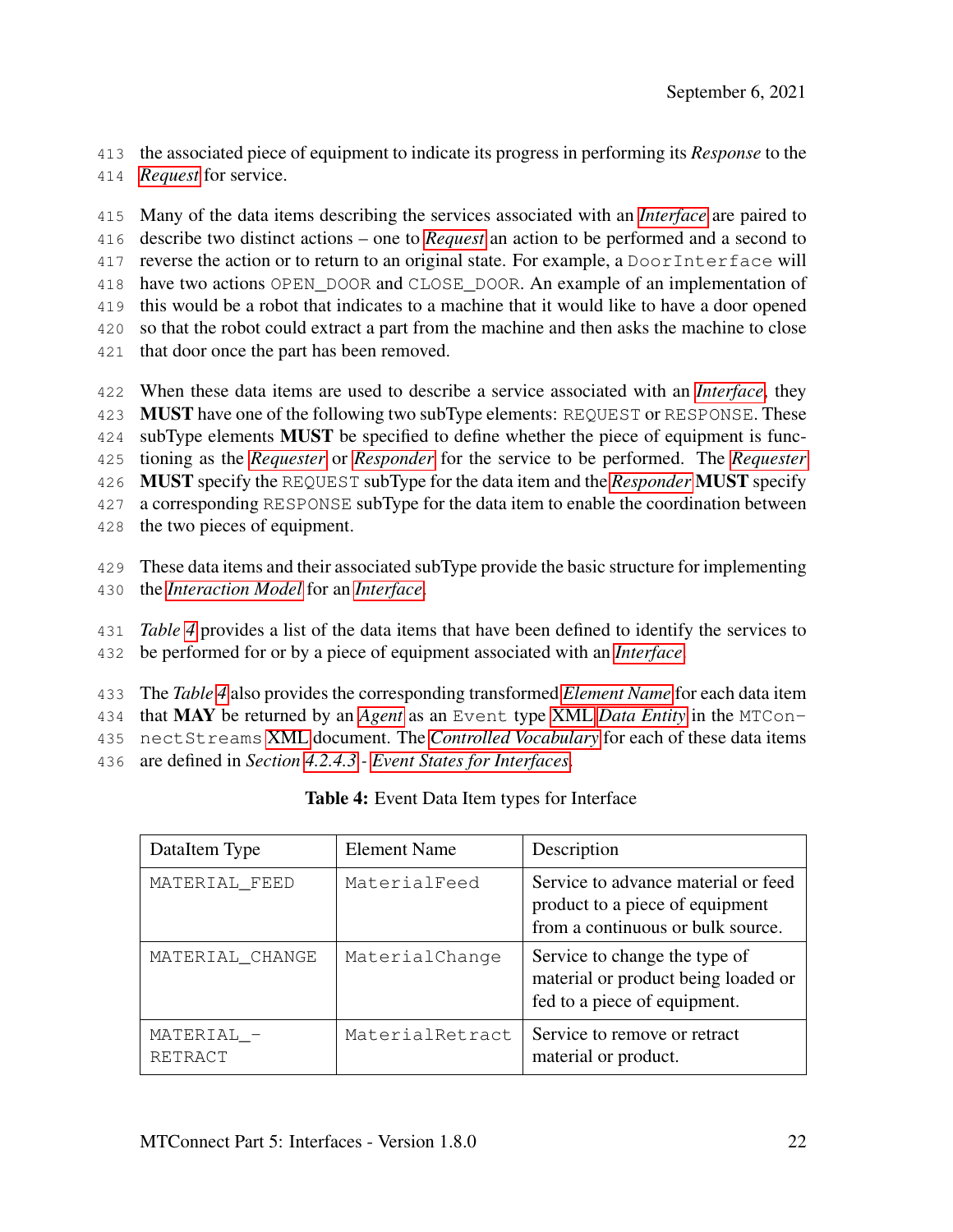| Continuation of Table 4 |                     |                                                                                                                     |  |
|-------------------------|---------------------|---------------------------------------------------------------------------------------------------------------------|--|
| DataItem Type           | <b>Element Name</b> | Description                                                                                                         |  |
| PART_CHANGE             | PartChange          | Service to change the part or<br>product associated with a piece of<br>equipment to a different part or<br>product. |  |
| MATERIAL_LOAD           | MaterialLoad        | Service to load a piece of material<br>or product.                                                                  |  |
| MATERIAL UNLOAD         | MaterialUnload      | Service to unload a piece of<br>material or product.                                                                |  |
| OPEN_DOOR               | OpenDoor            | Service to open a door.                                                                                             |  |
| CLOSE_DOOR              | CloseDoor           | Service to close a door.                                                                                            |  |
| OPEN_CHUCK              | OpenChuck           | Service to open a chuck.                                                                                            |  |
| CLOSE_CHUCK             | CloseChuck          | Service to close a chuck.                                                                                           |  |

#### <span id="page-26-0"></span>437 4.2.4.3 Event States for Interfaces

438 For each of the data items above, the *[Valid Data Values](#page-11-5)* for the [CDATA](#page-6-2) that is returned

439 [f](#page-7-2)or these data items in the MTConnectStreams document is defined by a *[Controlled](#page-7-2)*

440 *[Vocabulary](#page-7-2)*. This *[Controlled Vocabulary](#page-7-2)* represents the state information to be communi-

441 cated by a piece of equipment for the data items defined in the *Table [4](#page-25-0)*.

<span id="page-26-1"></span>442 The *[Request](#page-9-1)* portion of the *[Interaction Model](#page-8-0)* for *[Interfaces](#page-8-1)* has four states as defined in 443 the *Table [5](#page-26-1)*.

#### Table 5: Request States

| <b>Request State</b> | Description                                                                                                                                                                           |
|----------------------|---------------------------------------------------------------------------------------------------------------------------------------------------------------------------------------|
| NOT_READY            | The <i>Requester</i> is not ready to make a <i>Request</i> .                                                                                                                          |
| <b>READY</b>         | The Requester is prepared to make a Request, but no Request for<br>service is required.<br>The <i>Requester</i> will transition to ACTIVE when it needs a service to be<br>performed. |
| ACTIVE               | The <i>Requester</i> has initiated a <i>Request</i> for a service and the service has<br>not yet been completed by the Responder.                                                     |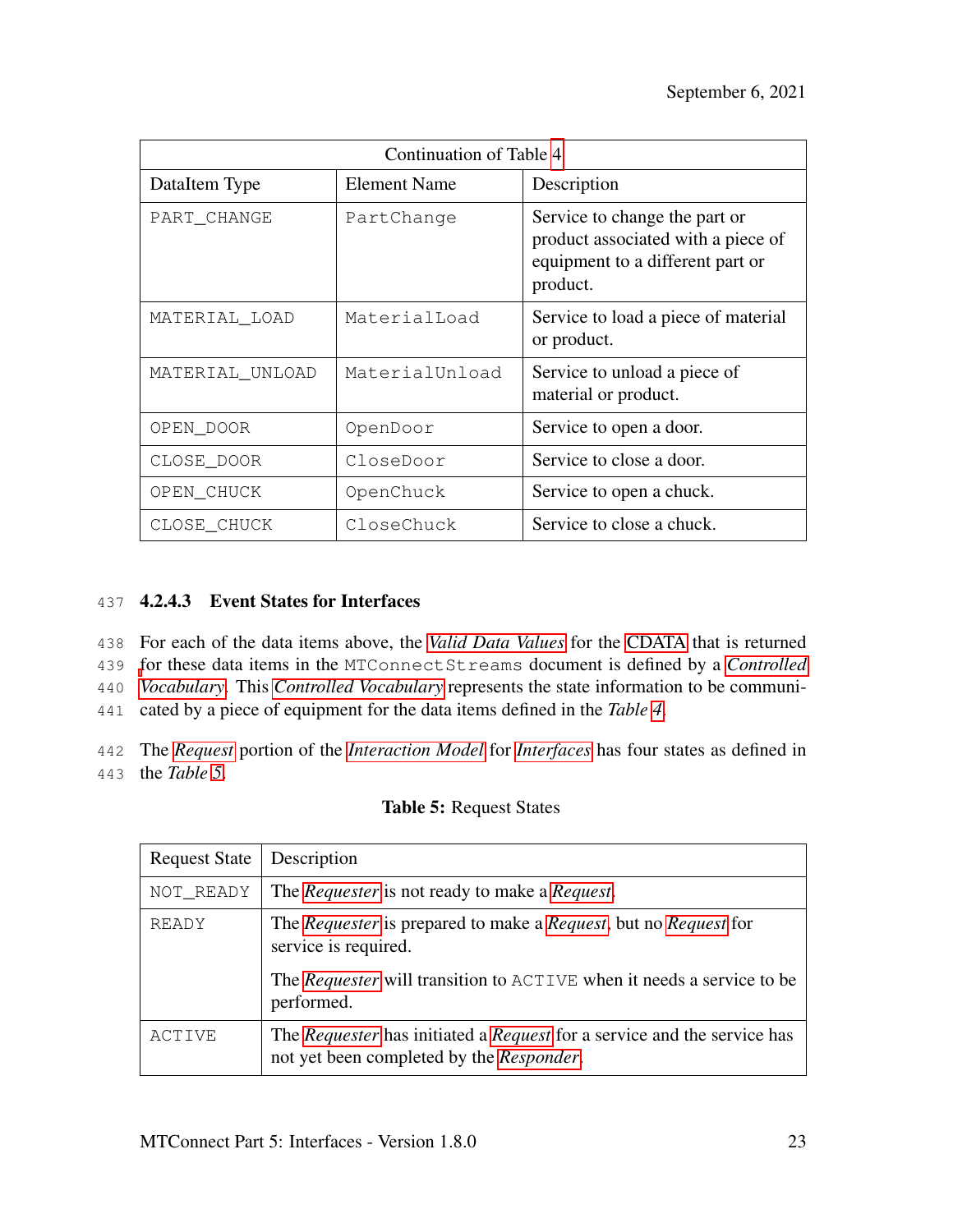| Continuation of Table 5 |                                                                                                                                                                                                                                                                                                                                                                                                                                                    |
|-------------------------|----------------------------------------------------------------------------------------------------------------------------------------------------------------------------------------------------------------------------------------------------------------------------------------------------------------------------------------------------------------------------------------------------------------------------------------------------|
| <b>Request State</b>    | Description                                                                                                                                                                                                                                                                                                                                                                                                                                        |
| FATI.                   | <b>CONDITION 1:</b>                                                                                                                                                                                                                                                                                                                                                                                                                                |
|                         | When the <i>Requester</i> has detected a failure condition, it indicates to the<br><i>Responder</i> to either not initiate an action or stop its action before it<br>completes by changing its state to FAIL.                                                                                                                                                                                                                                      |
|                         | <b>CONDITION 2:</b>                                                                                                                                                                                                                                                                                                                                                                                                                                |
|                         | If the Responder changes its state to FAIL, the Requester MUST<br>change its state to FAIL.                                                                                                                                                                                                                                                                                                                                                        |
|                         | <b>ACTIONS:</b>                                                                                                                                                                                                                                                                                                                                                                                                                                    |
|                         | After detecting a failure, the Requester SHOULD NOT change its<br>state to any other value until the <i>Responder</i> has acknowledged the<br>FAIL state by changing its state to FAIL.                                                                                                                                                                                                                                                            |
|                         | Once the FAIL state has been acknowledged by the <i>Responder</i> , the<br>Requester may attempt to clear its FAIL state.                                                                                                                                                                                                                                                                                                                          |
|                         | As part of the attempt to clear the FAIL state, the Requester MUST<br>reset any partial actions that were initiated and attempt to return to a<br>condition where it is again ready to perform a service. If the recovery<br>is successful, the Requester changes its Request state from FAIL to<br>READY. If for some reason the <i>Requester</i> is not again prepared to<br>perform a service, it transitions its state from FAIL to NOT_READY. |

<span id="page-27-0"></span>444 *Figure [5](#page-27-0)* shows a graphical representation of the possible state transitions for a *[Request](#page-9-1)*.



Figure 5: Request State Diagram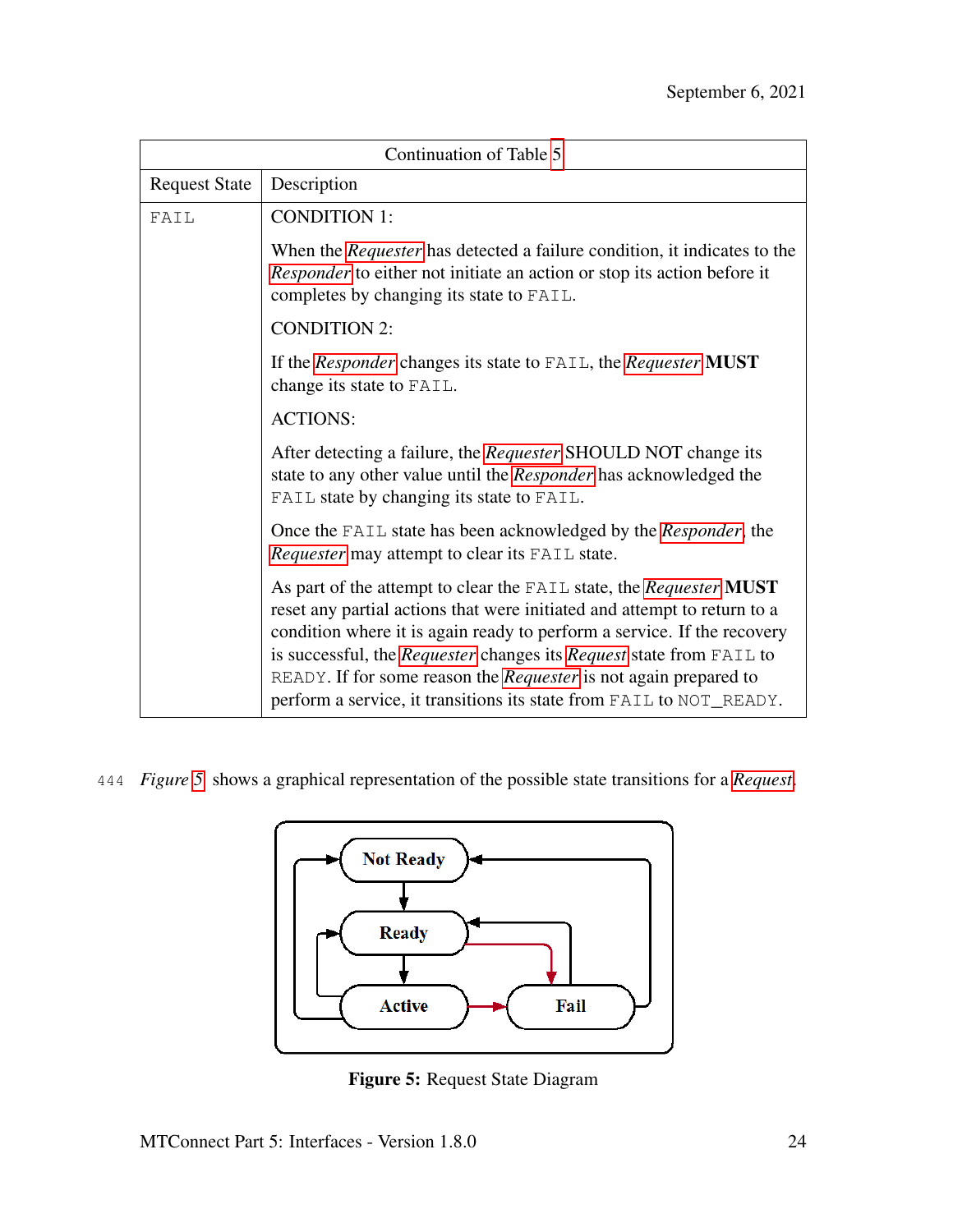<span id="page-28-0"></span>445 The *Response* portion of the *[Interaction Model](#page-8-0)* for *[Interfaces](#page-8-1)* has five states as defined in 446 the *Table [6](#page-28-0)*.

| <b>Response State</b> | Description                                                                                                                                                                                         |
|-----------------------|-----------------------------------------------------------------------------------------------------------------------------------------------------------------------------------------------------|
| NOT_READY             | The <i>Responder</i> is not ready to perform a service.                                                                                                                                             |
| READY                 | The <i>Responder</i> is prepared to react to a Request, but no Request for<br>service has been detected.                                                                                            |
|                       | The <i>Responder</i> <b>MUST</b> transition to ACTIVE to inform the<br><i>Requester</i> that it has detected and accepted the Request and is in the<br>process of performing the requested service. |
|                       | If the <i>Responder</i> is not ready to perform a Request, it <b>MUST</b><br>transition to a NOT_READY state.                                                                                       |
| ACTIVE                | The Responder has detected and accepted a Request for a service and<br>is in the process of performing the service, but the service has not yet<br>been completed.                                  |
|                       | In normal operation, the <i>Responder</i> <b>MUST NOT</b> change its state to<br>ACTIVE unless the <i>Requester</i> state is ACTIVE.                                                                |

#### Table 6: Response States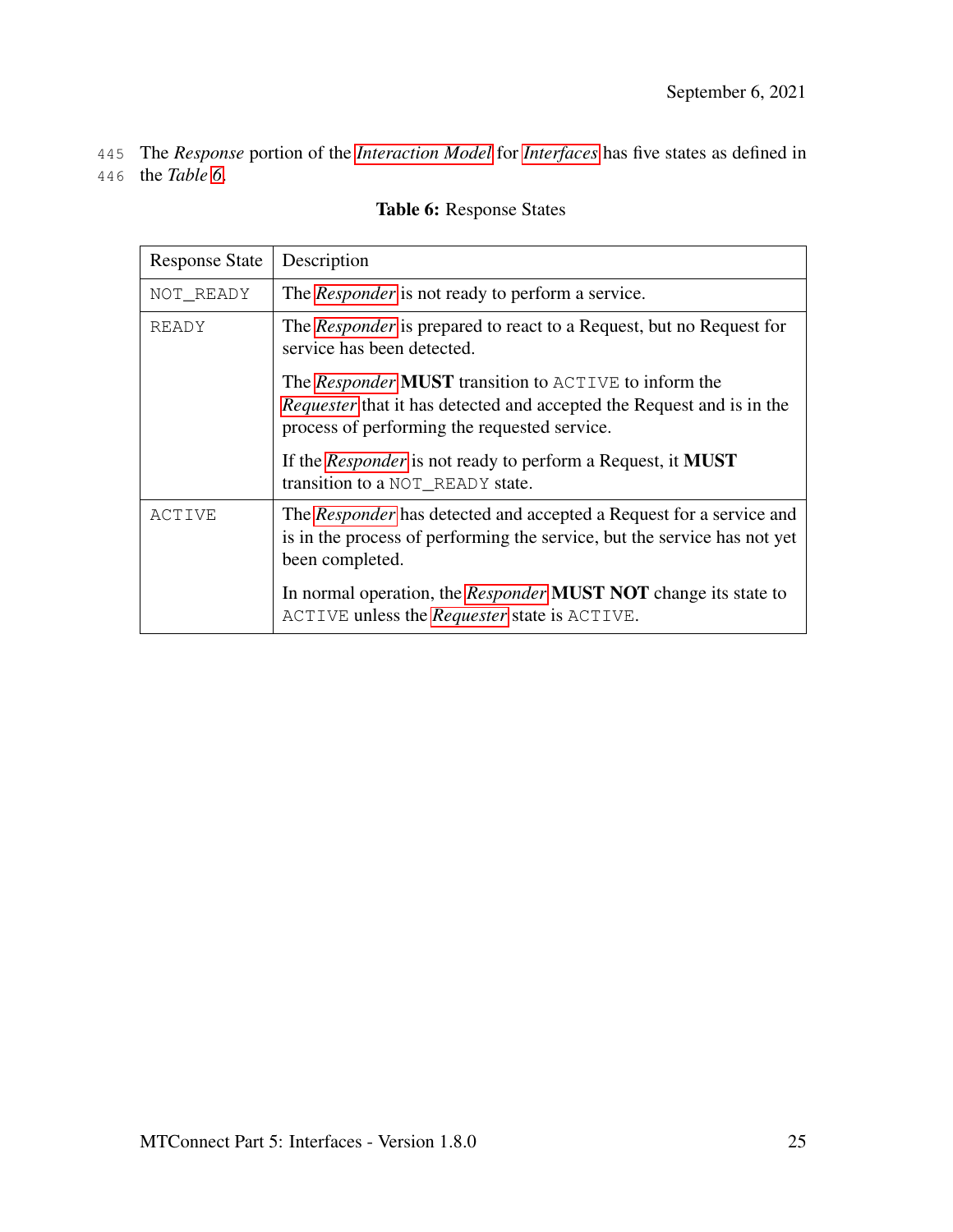| Continuation of Table 6 |                                                                                                                                                                                                                                                                                                                                                                                                                                                     |  |
|-------------------------|-----------------------------------------------------------------------------------------------------------------------------------------------------------------------------------------------------------------------------------------------------------------------------------------------------------------------------------------------------------------------------------------------------------------------------------------------------|--|
| <b>Response State</b>   | Description                                                                                                                                                                                                                                                                                                                                                                                                                                         |  |
| FAIL                    | <b>CONDITION 1:</b>                                                                                                                                                                                                                                                                                                                                                                                                                                 |  |
|                         | The Responder has failed while executing the actions required to<br>perform a service and the service has not yet been completed or the<br>Responder has detected that the Requester has unexpectedly changed<br>state.                                                                                                                                                                                                                             |  |
|                         | <b>CONDITION 2:</b>                                                                                                                                                                                                                                                                                                                                                                                                                                 |  |
|                         | If the Requester changes its state to FAIL, the Responder MUST<br>change its state to FAIL.                                                                                                                                                                                                                                                                                                                                                         |  |
|                         | <b>ACTIONS:</b>                                                                                                                                                                                                                                                                                                                                                                                                                                     |  |
|                         | After entering a FAIL state, the Responder SHOULD NOT change<br>its state to any other value until the Requester has acknowledged the<br>FAIL state by changing its state to FAIL.                                                                                                                                                                                                                                                                  |  |
|                         | Once the FAIL state has been acknowledged by the <i>Requester</i> , the<br>Responder may attempt to clear its FAIL state.                                                                                                                                                                                                                                                                                                                           |  |
|                         | As part of the attempt to clear the FAIL state, the Responder MUST<br>reset any partial actions that were initiated and attempt to return to a<br>condition where it is again ready to perform a service. If the recovery<br>is successful, the Responder changes its Response state from FAIL<br>to READY. If for some reason the <i>Responder</i> is not again prepared to<br>perform a service, it transitions its state from FAIL to NOT_READY. |  |
| COMPLETE                | The <i>Responder</i> has completed the actions required to perform the<br>service.                                                                                                                                                                                                                                                                                                                                                                  |  |
|                         | The Responder MUST remain in the COMPLETE state until the<br>Requester acknowledges that the service is complete by changing its<br>state to READY.                                                                                                                                                                                                                                                                                                 |  |
|                         | At that point, the <i>Responder</i> <b>MUST</b> change its state to either READY<br>if it is again prepared to perform a service or NOT_READY if it is not<br>prepared to perform a service.                                                                                                                                                                                                                                                        |  |

447 The state values described in the *Table [6](#page-28-0)* and *Table [6](#page-28-0)* MUST be provided in the [CDATA](#page-6-2) for

- 448 each of the *[Interface](#page-8-1)* specific data items provided in the MTConnectStreams document.
- 449 *Figure [6](#page-30-0)* shows a graphical representation of the possible state transitions for a *Response*: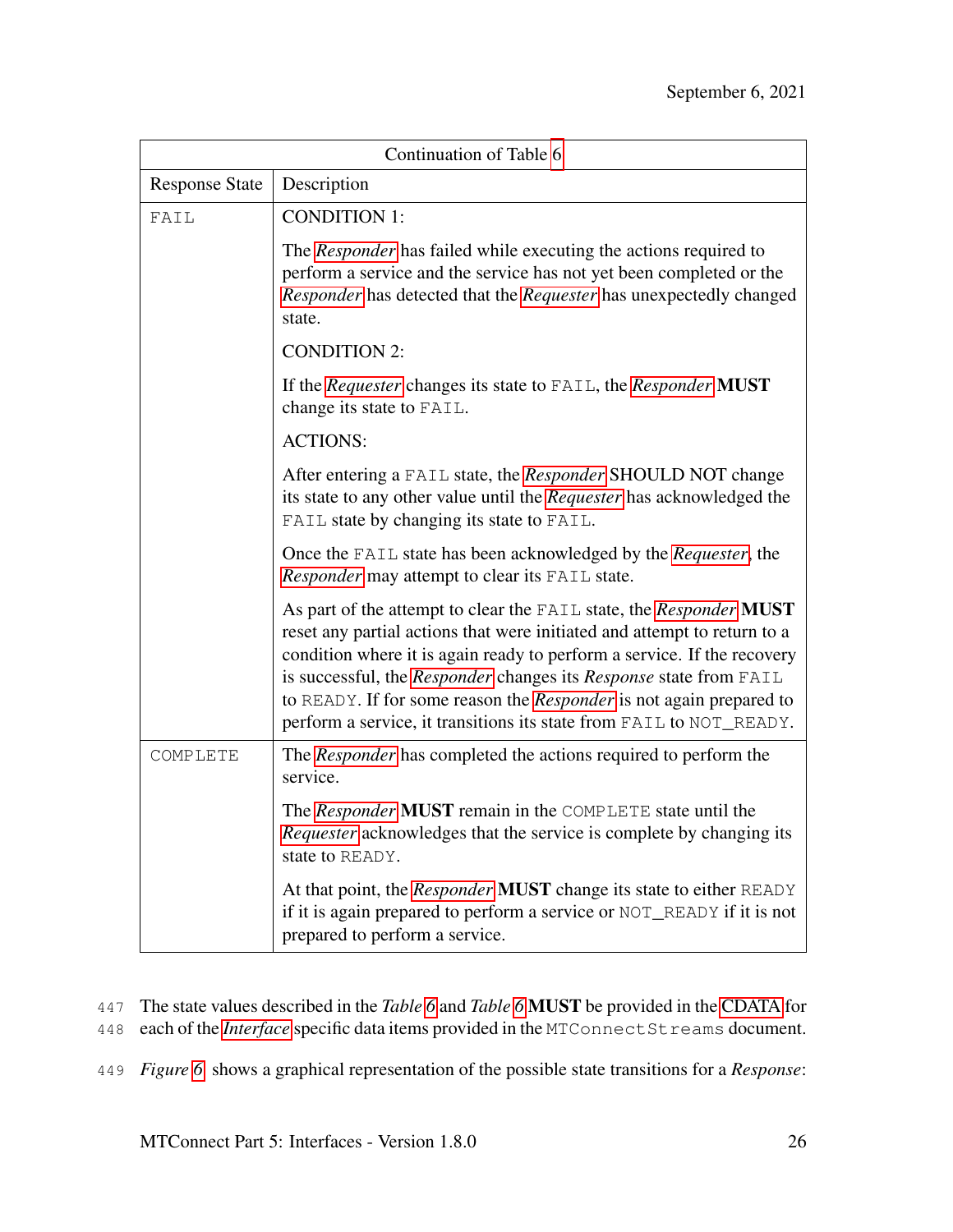<span id="page-30-0"></span>

Figure 6: Response State Diagram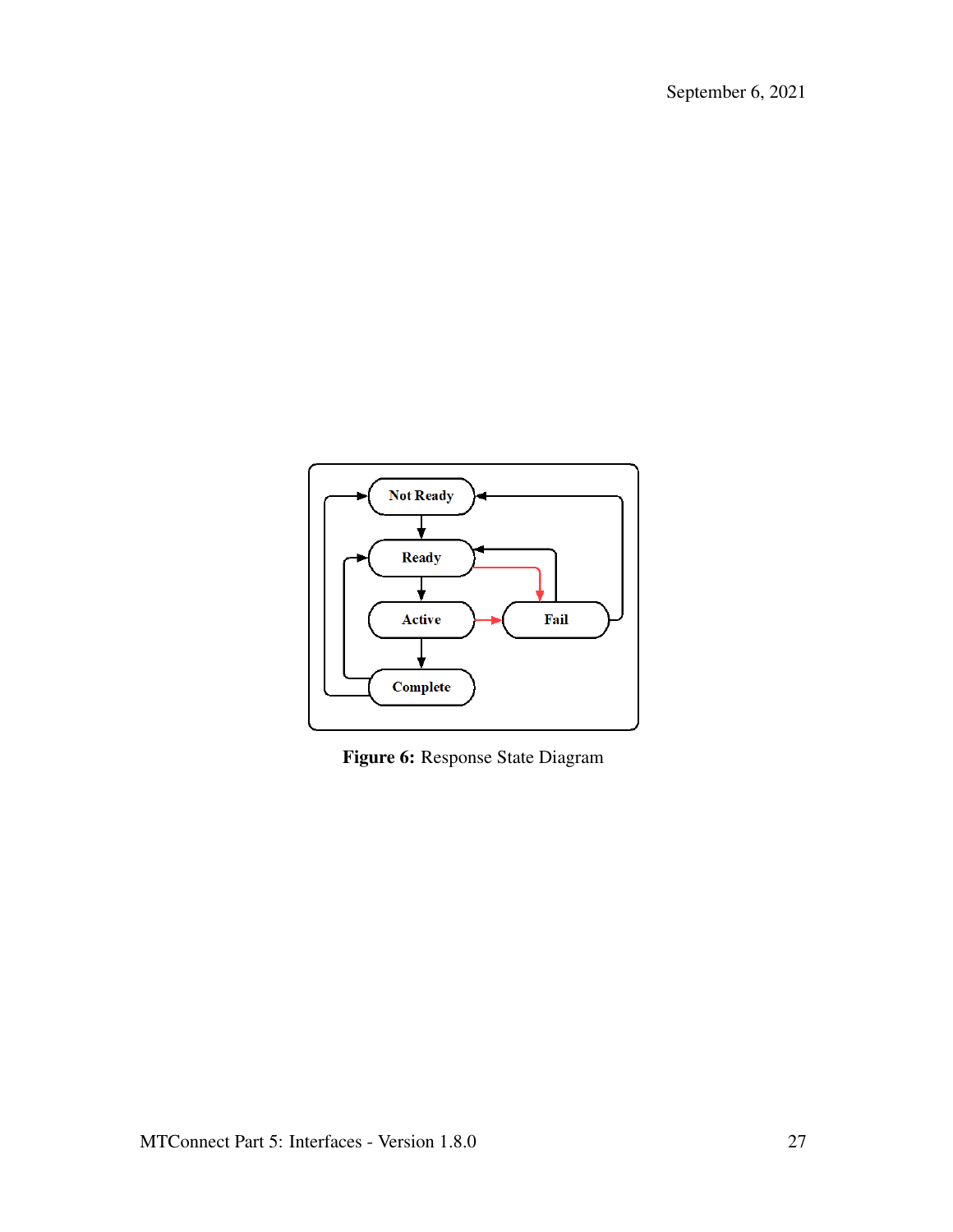## <span id="page-31-0"></span>5 Operation and Error Recovery

- The *[Request](#page-9-1)*/*Response* state model implemented for *[Interfaces](#page-8-1)* may also be represented by
- a graphical model. The scenario in *Figure [7](#page-31-2)* demonstrates the state transitions that occur
- during a successful *[Request](#page-9-1)* for service and the resulting *Response* to fulfill that service
- <span id="page-31-2"></span>*[Request](#page-9-1)*.



Figure 7: Success Scenario

#### <span id="page-31-1"></span>5.1 Request/Response Failure Handling and Recovery

 A significant feature of the *[Request](#page-9-1)*/*Response [Interaction Model](#page-8-0)* is the ability for either piece of equipment to detect a failure associated with either the *[Request](#page-9-1)* or *Response* ac- tions. When either a failure or unexpected action occurs, the *[Request](#page-9-1)* and the *Response* portion of the *[Interaction Model](#page-8-0)* can announce a FAIL state upon detecting a problem. The following are graphical models describing multiple scenarios where either the *[Requester](#page-10-6)* [o](#page-10-7)r *[Responder](#page-10-7)* detects and reacts to a failure. In these examples, either the *[Requester](#page-10-6)* or *[Re-](#page-10-7) [sponder](#page-10-7)* announces the detection of a failure by setting either the *[Request](#page-9-1)* or the *Response* state to FAIL.

Once a failure is detected, the *[Interaction Model](#page-8-0)* provides information from each piece of

MTConnect Part 5: Interfaces - Version 1.8.0 28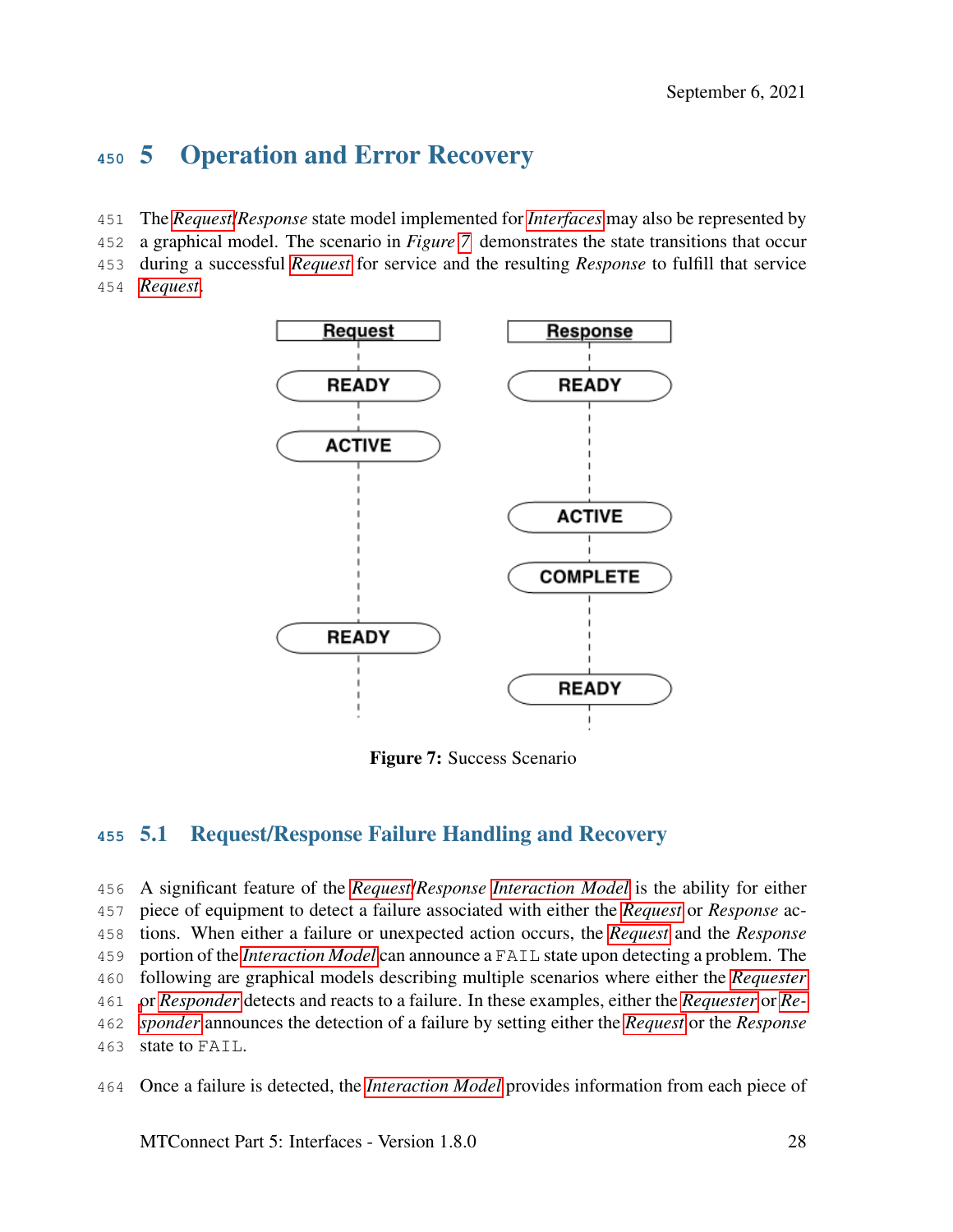equipment as they attempt to recover from a failure, reset all of their functions associated with the *[Interface](#page-8-1)* to their original state, and return to normal operation.

The following are scenarios that describe how pieces of equipment may react to different

types of failures and how they indicate when they are again ready to request a service or

respond to a request for service after recovering from those failures:

Scenario #1 – *[Responder](#page-10-7)* Fails Immediately

In this scenario, a failure is detected by the *[Responder](#page-10-7)* immediately after a *[Request](#page-9-1)* for

<span id="page-32-0"></span>service has been initiated by the *[Requester](#page-10-6)*.



Figure 8: Responder - Immediate Failure

In this case, the *[Request](#page-9-1)* transitions to ACTIVE and the *[Responder](#page-10-7)* immediately detects

a failure before it can transition the *Response* state to ACTIVE. When this occurs, the

*[Responder](#page-10-7)* transitions the *Response* state to FAIL.

After detecting that the *[Responder](#page-10-7)* has transitioned its state to FAIL, the *[Requester](#page-10-6)* MUST

change its state to FAIL.

The *[Requester](#page-10-6)*, as part of clearing a failure, resets any partial actions that were initiated

and attempts to return to a condition where it is again ready to request a service. If the

recovery is successful, the *[Requester](#page-10-6)* changes its state from FAIL to READY. If for some

reason the *[Requester](#page-10-6)* cannot return to a condition where it is again ready to request a

service, it transitions its state from FAIL to NOT\_READY.

MTConnect Part 5: Interfaces - Version 1.8.0 29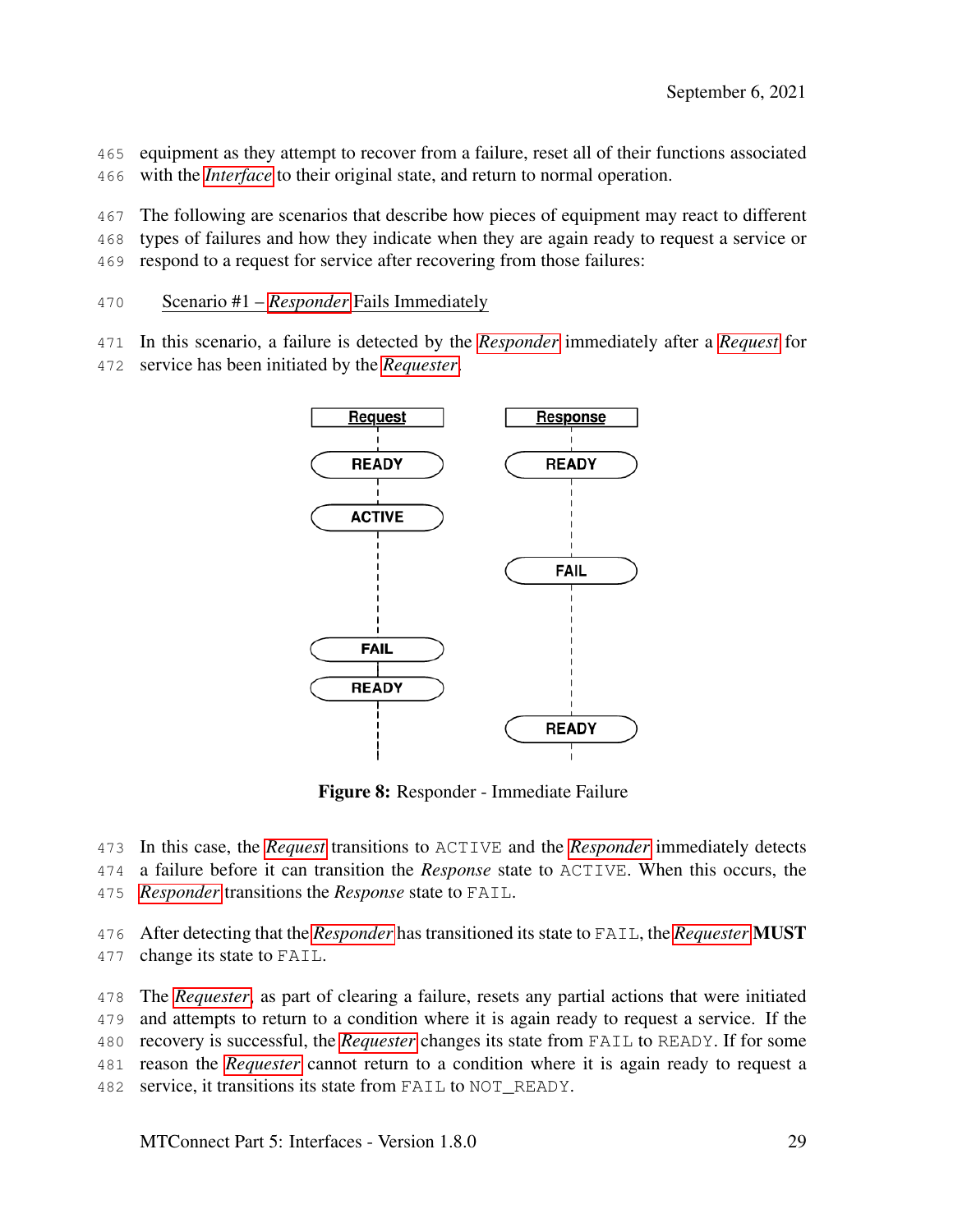The *[Responder](#page-10-7)*, as part of clearing a failure, resets any partial actions that were initiated and attempts to return to a condition where it is again ready to perform a service. If the recovery is successful, the *[Responder](#page-10-7)* changes its *Response* state from FAIL to READY. If for some reason the *[Responder](#page-10-7)* is not again prepared to perform a service, it transitions its 487 state from FAIL to NOT READY.

#### Scenario #2 – *[Responder](#page-10-7)* Fails While Providing a Service

This is the most common failure scenario. In this case, the *[Responder](#page-10-7)* will begin the

actions required to provide a service. During these actions, the *[Responder](#page-10-7)* detects a failure

<span id="page-33-0"></span>and transitions its *Response* state to FAIL.



Figure 9: Responder Fails While Providing a Service

 When a *[Requester](#page-10-6)* detects a failure of a *[Responder](#page-10-7)*, it transitions it state from ACTIVE to FAIL.

 The *[Requester](#page-10-6)* resets any partial actions that were initiated and attempts to return to a condition where it is again ready to request a service. If the recovery is successful, the *[Requester](#page-10-6)* changes its state from FAIL to READY if the failure has been cleared and it is again prepared to request another service. If for some reason the *[Requester](#page-10-6)* cannot return to a condition where it is again ready to request a service, it transitions its state from FAIL to NOT\_READY.

 The *[Responder](#page-10-7)*, as part of clearing a failure, resets any partial actions that were initiated and attempts to return to a condition where it is again ready to perform a service. If the recovery is successful, the *[Responder](#page-10-7)* changes its *Response* state from FAIL to READY if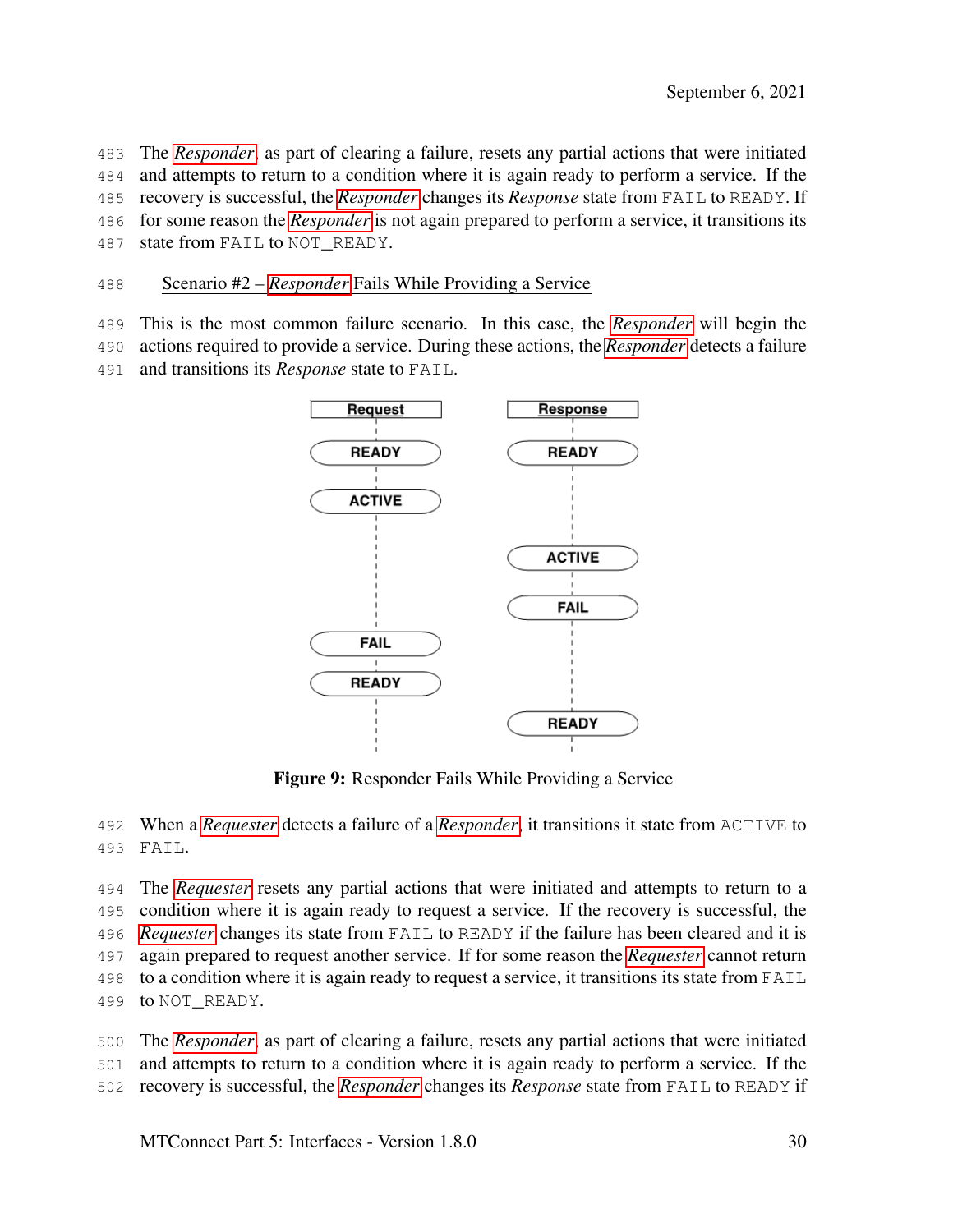it is again prepared to perform a service. If for some reason the *[Responder](#page-10-7)* is not again prepared to perform a service, it transitions its state from FAIL to NOT\_READY.

- Scenario #3 *[Requester](#page-10-6)* Failure During a Service *[Request](#page-9-1)*
- In this scenario, the *[Responder](#page-10-7)* will begin the actions required to provide a service. During
- <span id="page-34-0"></span>these actions, the *[Requester](#page-10-6)* detects a failure and transitions its *[Request](#page-9-1)* state to FAIL.



Figure 10: Requester Fails During a Service Request

- When the *[Responder](#page-10-7)* detects that the *[Requester](#page-10-6)* has transitioned its *[Request](#page-9-1)* state to FAIL,
- the *[Responder](#page-10-7)* also transitions its *Response* state to FAIL.

 The *[Requester](#page-10-6)*, as part of clearing a failure, resets any partial actions that were initiated and attempts to return to a condition where it is again ready to request a service. If the recovery is successful, the *[Requester](#page-10-6)* changes its state from FAIL to READY. If for some reason the *[Requester](#page-10-6)* cannot return to a condition where it is again ready to request a service, it transitions its state from FAIL to NOT\_READY.

 The *[Responder](#page-10-7)*, as part of clearing a failure, resets any partial actions that were initiated and attempts to return to a condition where it is again ready to perform a service. If the recovery is successful, the *[Responder](#page-10-7)* changes its *Response* state from FAIL to READY. If for some reason the *[Responder](#page-10-7)* is not again prepared to perform a service, it transitions its state from FAIL to NOT\_READY.

In some cases, a *[Requester](#page-10-6)* may transition to an unexpected state after it has initiated a

MTConnect Part 5: Interfaces - Version 1.8.0 31

 Scenario #4 – *[Requester](#page-10-6)* Changes to an Unexpected State While *[Responder](#page-10-7)* is Providing a Service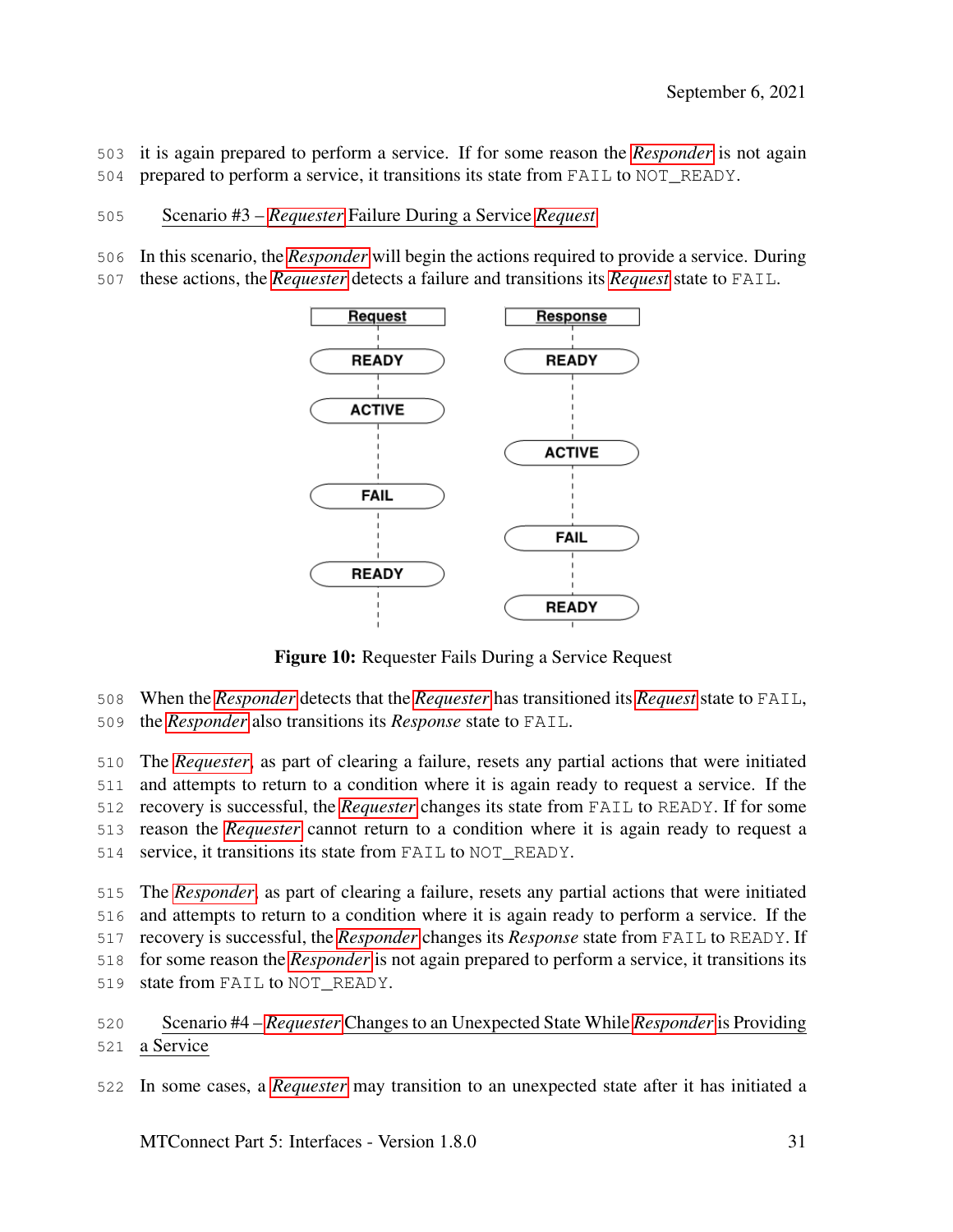- *[Request](#page-9-1)* for service.
- As demonstrated in *Figure [11](#page-35-0)* , the *[Requester](#page-10-6)* has initiated a *[Request](#page-9-1)* for service and its
- *[Request](#page-9-1)* state has been changed to ACTIVE. The *[Responder](#page-10-7)* begins the actions required to
- provide the service. During these actions, the *[Requester](#page-10-6)* transitions its *[Request](#page-9-1)* state back
- to READY before the *[Responder](#page-10-7)* can complete its actions. This SHOULD be regarded as
- <span id="page-35-0"></span>a failure of the *[Requester](#page-10-6)*.



Figure 11: Requester Makes Unexpected State Change

- In this case, the *[Responder](#page-10-7)* reacts to this change of state of the *[Requester](#page-10-6)* in the same way
- as though the *[Requester](#page-10-6)* had transitioned its *[Request](#page-9-1)* state to FAIL (i.e., the same as in
- Scenario #3 above).
- At this point, the *[Responder](#page-10-7)* then transitions its *Response* state to FAIL.

 The *[Responder](#page-10-7)* resets any partial actions that were initiated and attempts to return to its original condition where it is again ready to perform a service. If the recovery is successful, the *[Responder](#page-10-7)* changes its *Response* state from FAIL to READY. If for some reason the *[Responder](#page-10-7)* is not again prepared to perform a service, it transitions its state from FAIL to NOT\_READY.

 Note: The same scenario exists if the *[Requester](#page-10-6)* transitions its *[Request](#page-9-1)* state to NOT\_- READY. However, in this case, the *[Requester](#page-10-6)* then transitions its *[Request](#page-9-1)* state to READY after it resets all of its functions back to a condition where it is again prepared to make a *[Request](#page-9-1)* for service.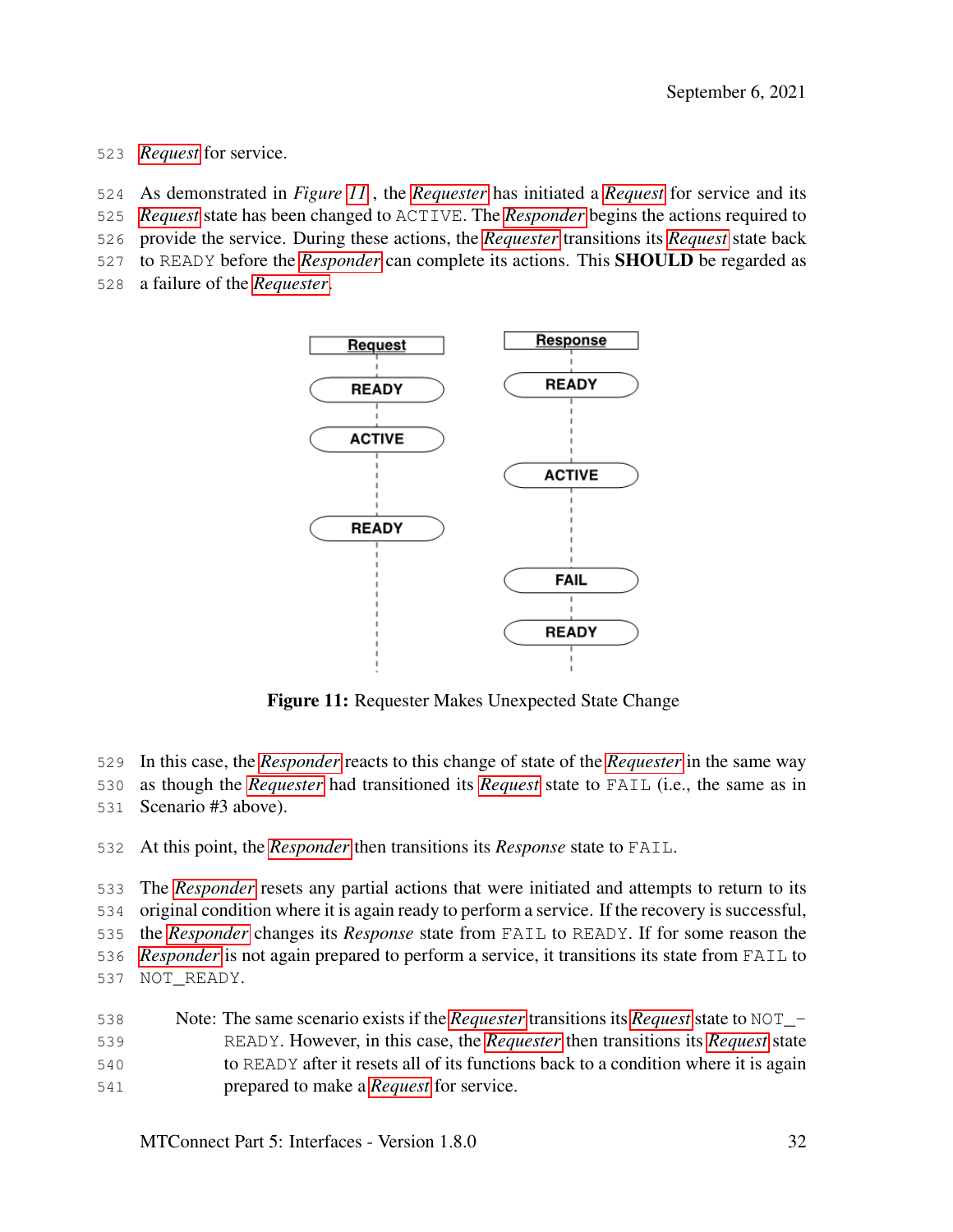#### Scenario #5 – *[Responder](#page-10-7)* Changes to an Unexpected State While Providing a Service

 Similar to Scenario #5, a *[Responder](#page-10-7)* may transition to an unexpected state while providing a service.

As demonstrated in *Figure [12](#page-36-0)* , the *[Responder](#page-10-7)* is performing the actions to provide a ser-

vice and the *Response* state is ACTIVE. During these actions, the *[Responder](#page-10-7)* transitions its

state to NOT\_READY before completing its actions. This should be regarded as a failure

<span id="page-36-0"></span>of the *[Responder](#page-10-7)*.



Figure 12: Responder Makes Unexpected State Change

Upon detecting an unexpected state change of the *[Responder](#page-10-7)*, the *[Requester](#page-10-6)* transitions its

state to FAIL.

 The *[Requester](#page-10-6)* resets any partial actions that were initiated and attempts to return to a condition where it is again ready to request a service. If the recovery is successful, the *[Requester](#page-10-6)* changes its state from FAIL to READY. If for some reason the *[Requester](#page-10-6)* cannot return to a condition where it is again ready to request a service, it transitions its state from FAIL to NOT\_READY.

 Since the *[Responder](#page-10-7)* has failed to an invalid state, the condition of the *[Responder](#page-10-7)* is un-known. Where possible, the *[Responder](#page-10-7)* should try to reset to an initial state.

The *[Responder](#page-10-7)*, as part of clearing the cause for the change to the unexpected state, should

attempt to reset any partial actions that were initiated and then return to a condition where

- it is again ready to perform a service. If the recovery is successful, the *[Responder](#page-10-7)* changes
- its *Response* state from the unexpected state to READY. If for some reason the *[Responder](#page-10-7)*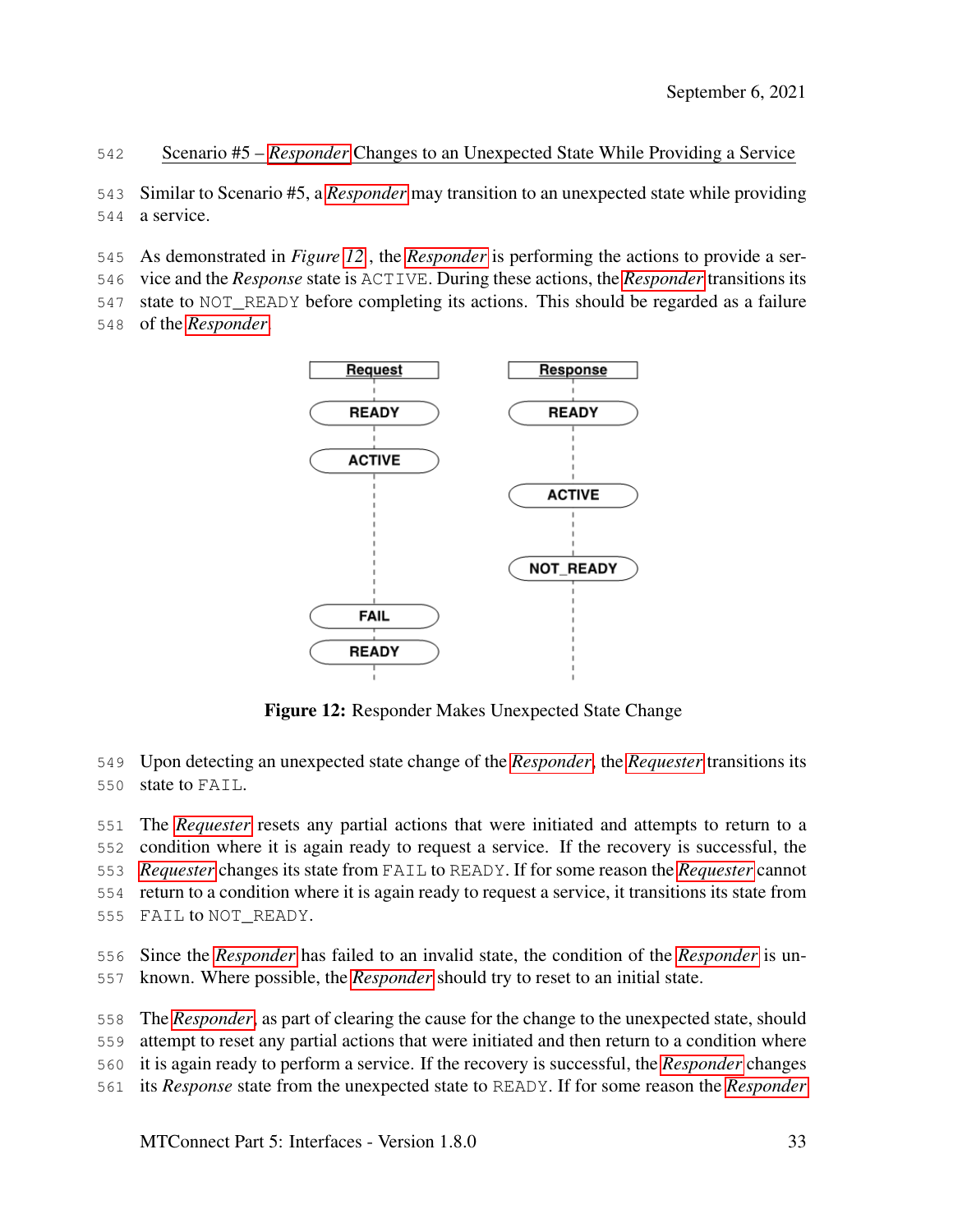is not again prepared to perform a service, it maintains its state as NOT\_READY.

 Scenario #6 – *[Responder](#page-10-7)* or *[Requester](#page-10-6)* Become UNAVAILABLE or Experience a Loss of Communications

In this scenario, a failure occurs in the communications connection between the *[Responder](#page-10-7)*

and *[Requester](#page-10-6)*. This failure may result from the InterfaceState from either piece of

equipment returning a value of UNAVAILABLE or one of the pieces of equipment does

not provide a heartbeat within the desired amount of time (See *MTConnect Standard Part*

*1.0 - Overview and Fundamentals* for details on heartbeat).

<span id="page-37-0"></span>

Figure 13: Requester/Responder Communication Failures

When one of these situations occurs, each piece of equipment assumes that there has been

a failure of the other piece of equipment.

When normal communications are re-established, neither piece of equipment should as-

sume that the *[Request](#page-9-1)*/*Response* state of the other piece of equipment remains valid. Both

pieces of equipment should set their state to FAIL.

The *[Requester](#page-10-6)*, as part of clearing its FAIL state, resets any partial actions that were

initiated and attempts to return to a condition where it is again ready to request a service.

If the recovery is successful, the *[Requester](#page-10-6)* changes its state from FAIL to READY. If for

some reason the *[Requester](#page-10-6)* cannot return to a condition where it is again ready to request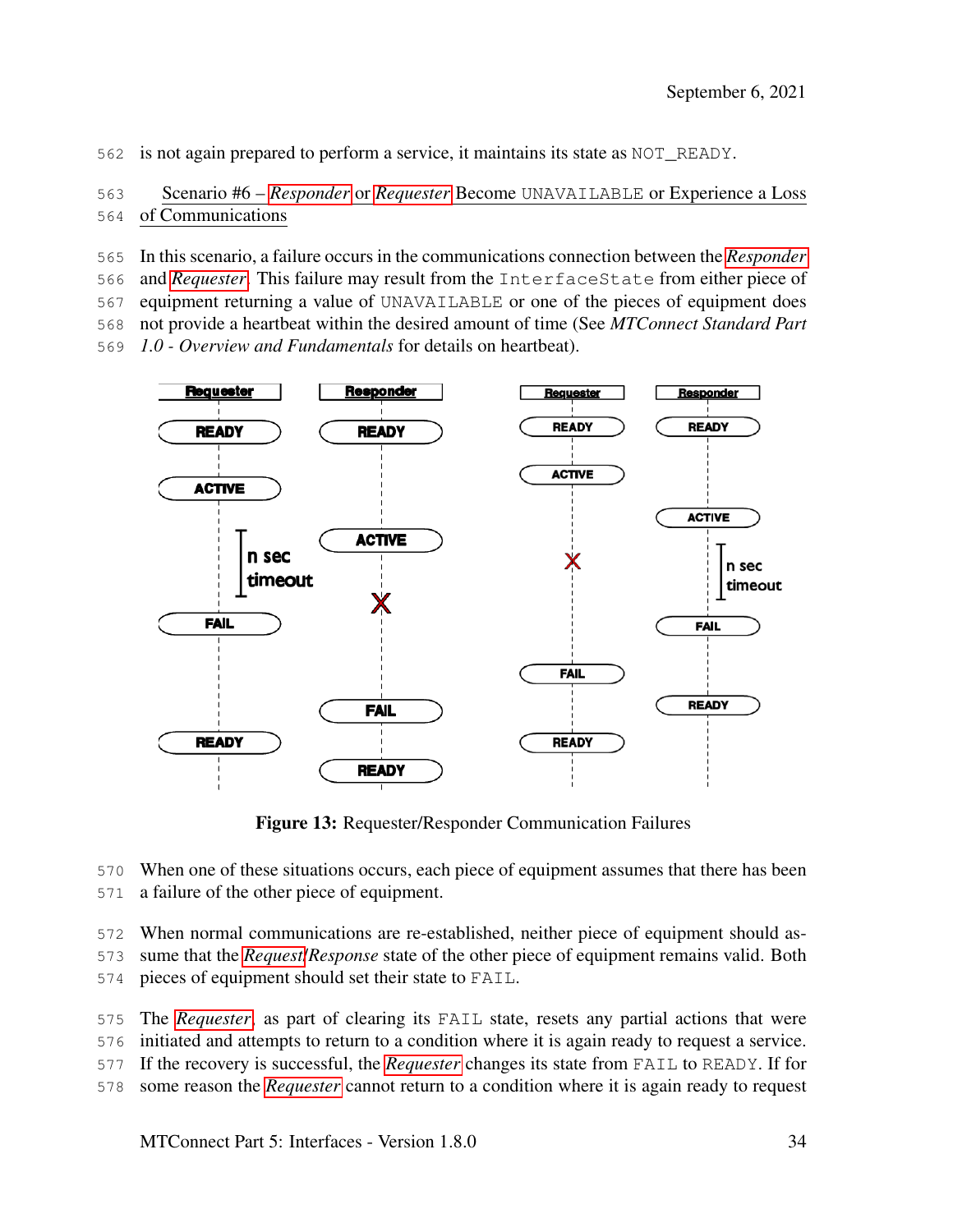a service, it transitions its state from FAIL to NOT\_READY.

The *[Responder](#page-10-7)*, as part of clearing its FAIL state, resets any partial actions that were

initiated and attempts to return to a condition where it is again ready to perform a service.

If the recovery is successful, the *[Responder](#page-10-7)* changes its *Response* state from FAIL to

READY. If for some reason the *[Responder](#page-10-7)* is not again prepared to perform a service, it

transitions its state from FAIL to NOT\_READY.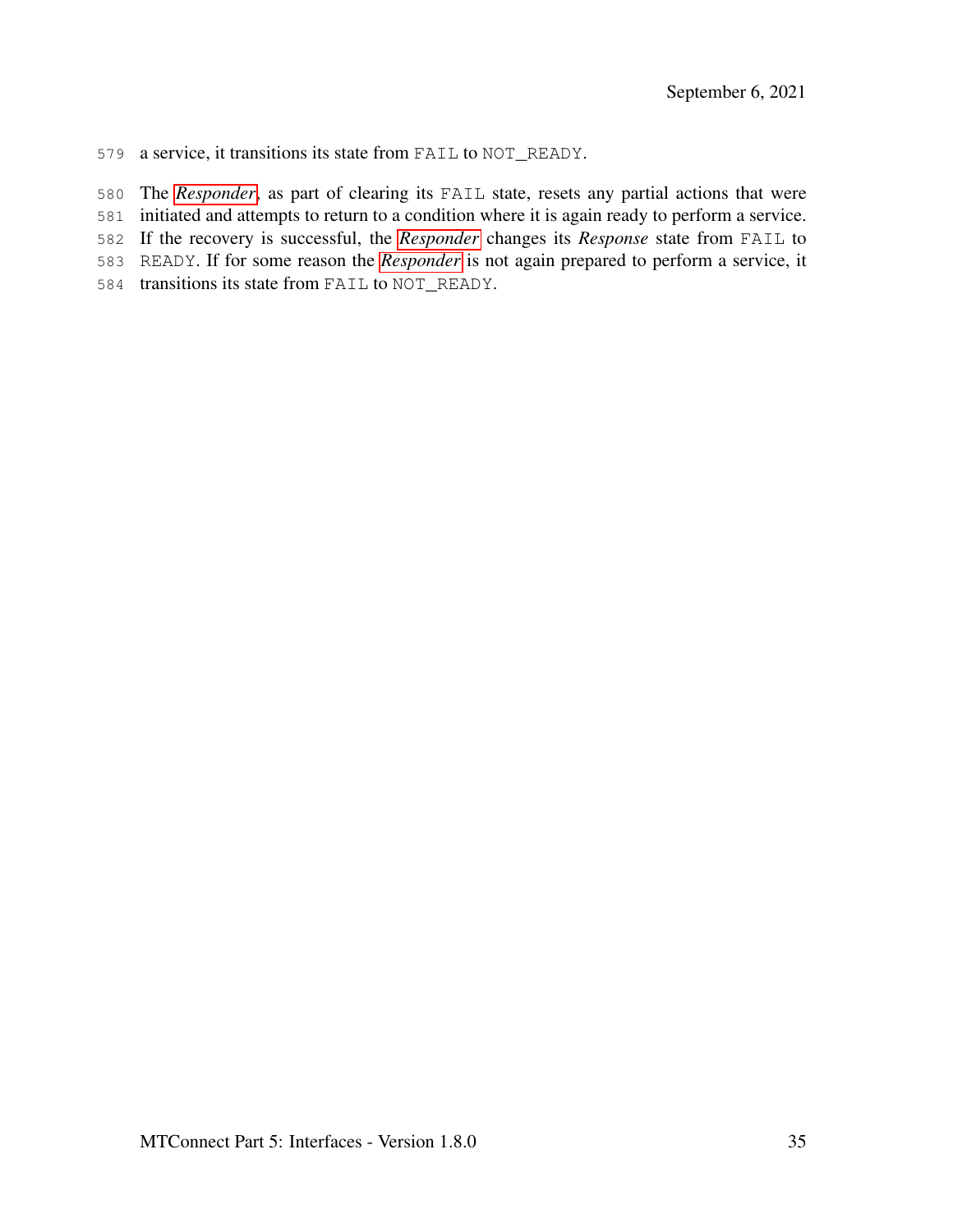## Appendices

#### <span id="page-39-0"></span>A Bibliography

Engineering Industries Association. *EIA Standard - EIA-274-D*, Interchangeable Variable,

Block Data Format for Positioning, Contouring, and Contouring/Positioning Numerically

Controlled Machines. Washington, D.C. 1979.

 ISO TC 184/SC4/WG3 N1089. *ISO/DIS 10303-238:* Industrial automation systems and integration Product data representation and exchange Part 238: Application Protocols: Ap-plication interpreted model for computerized numerical controllers. Geneva, Switzerland,

2004.

 International Organization for Standardization. *ISO 14649:* Industrial automation sys-tems and integration – Physical device control – Data model for computerized numerical

controllers – Part 10: General process data. Geneva, Switzerland, 2004.

International Organization for Standardization. *ISO 14649:* Industrial automation sys-

tems and integration – Physical device control – Data model for computerized numerical

controllers – Part 11: Process data for milling. Geneva, Switzerland, 2000.

International Organization for Standardization. *ISO 6983/1* – Numerical Control of ma-

chines – Program format and definition of address words – Part 1: Data format for posi-

tioning, line and contouring control systems. Geneva, Switzerland, 1982.

Electronic Industries Association. *ANSI/EIA-494-B-1992*, 32 Bit Binary CL (BCL) and

7 Bit ASCII CL (ACL) Exchange Input Format for Numerically Controlled Machines.

- Washington, D.C. 1992.
- National Aerospace Standard. *Uniform Cutting Tests* NAS Series: Metal Cutting Equip-ment Specifications. Washington, D.C. 1969.

International Organization for Standardization. *ISO 10303-11:* 1994, Industrial automa-

tion systems and integration Product data representation and exchange Part 11: Descrip-

tion methods: The EXPRESS language reference manual. Geneva, Switzerland, 1994.

International Organization for Standardization. *ISO 10303-21:* 1996, Industrial automa-

tion systems and integration – Product data representation and exchange – Part 21: Imple-

mentation methods: Clear text encoding of the exchange structure. Geneva, Switzerland,

1996.

H.L. Horton, F.D. Jones, and E. Oberg. *Machinery's Handbook*. Industrial Press, Inc.

MTConnect Part 5: Interfaces - Version 1.8.0 36